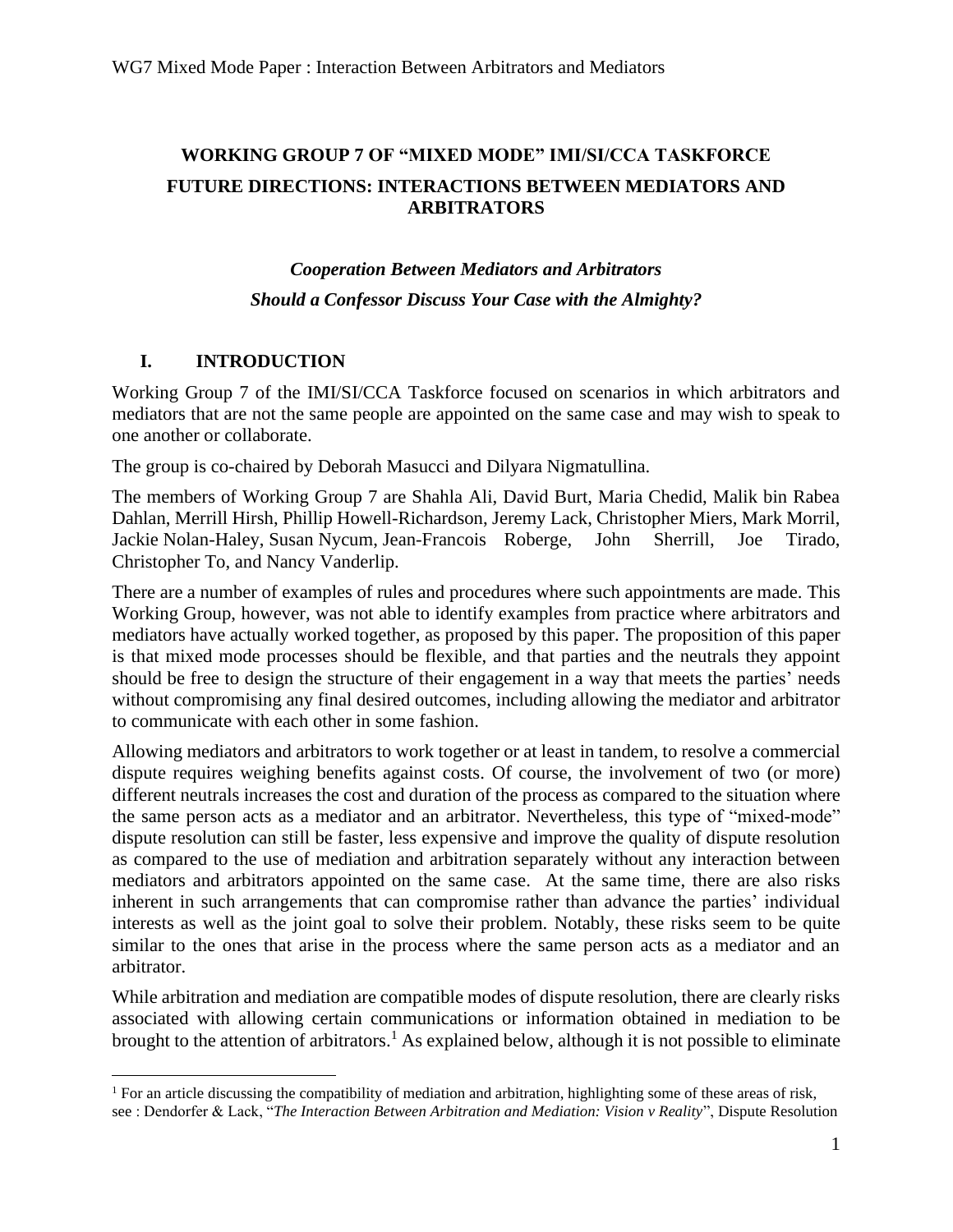all risks associated with mixed-mode processes, these risks can be substantially mitigated through careful structure of the process, vigilant attention to certain procedural details, transparency and informed consent. Properly informed parties may find the risks worth taking to a certain degree. The main premise is always to make sure that the parties are aware of and knowingly accept these risks as part of the process, while keeping an eye on the opportunities they present as well.

Embarking on an arrangement that involves arbitrators and mediators working together and communicating with each other on the same matter requires, at the outset, a number of factors to come together. These include:

- careful consideration of the risks of tainting the arbitration process or the outcome of an arbitral award in such an arrangement;<sup>2</sup>
- a strategy for managing those risks;
- an informed determination by all the participants to proceed;
- well-documented consent; and
- well-defined contingency arrangements.

Once the participants make an informed decision to proceed, risk mitigation structures and policies can be applied.

A risk-free approach of combining mediation and arbitration processes is to keep them separate and sequential, without any exchange of information at all between the two processes. This is likely, however, to sacrifice potential benefits of speed, costs and quality that may be significant in the matter if these processes can be handled in parallel or in an integrated manner. The results of the Global Pound Conference (GPC) series suggested that a significant body of well-informed users, providers and advisors perceive that there could be significant benefits to mixing these processes in such a way, and that properly informed disputants therefore may be willing to accept any risks if they are properly addressed, managed and mitigated upfront.

## **II. MODELS OF RULES AND PROCEDURES COMBINING MEDIATION AND ARBITRATION**

Working Group 7 identified several models in the international context where professional organizations developed rules and procedures for arbitrators and mediators to be appointed on the same case. None of these rules, however, provide for potential communications between the arbitrator and mediator.

The Chamber of Mediation and Arbitration of Paris (CMAP) offers a combined set of "Simultaneous Mediation and Arbitration Rules." They provide for a complete separation between the two proceedings, but within an agreed timeframe and at a cost fixed in advance. The two procedures take place simultaneously, completely independently from one-another. The dispute is thus entrusted to a mediator and to one or three arbitrators, who refrain from communicating with

International Vol 1 No 1 June 2007, pp. 73-98 [\(http://lawtech.ch/wp-](http://lawtech.ch/wp-content/uploads/2016/03/jl_2007_The_Interaction_Between_Arbitration_and_Mediation-1.pdf)

[content/uploads/2016/03/jl\\_2007\\_The\\_Interaction\\_Between\\_Arbitration\\_and\\_Mediation-1.pdf\)](http://lawtech.ch/wp-content/uploads/2016/03/jl_2007_The_Interaction_Between_Arbitration_and_Mediation-1.pdf).

<sup>&</sup>lt;sup>2</sup> While it is no doubt possible that information obtained from an arbitration process might affect a mediation, there seems to be less concern about this having an irreversible and detrimental impact on any parallel or subsequent mediation proceedings, whereas the consequences of information from a mediation irreversibly affecting an arbitration (e.g., information heard in a caucus that was not shared with the other party) could irreversibly nullify any arbitral award.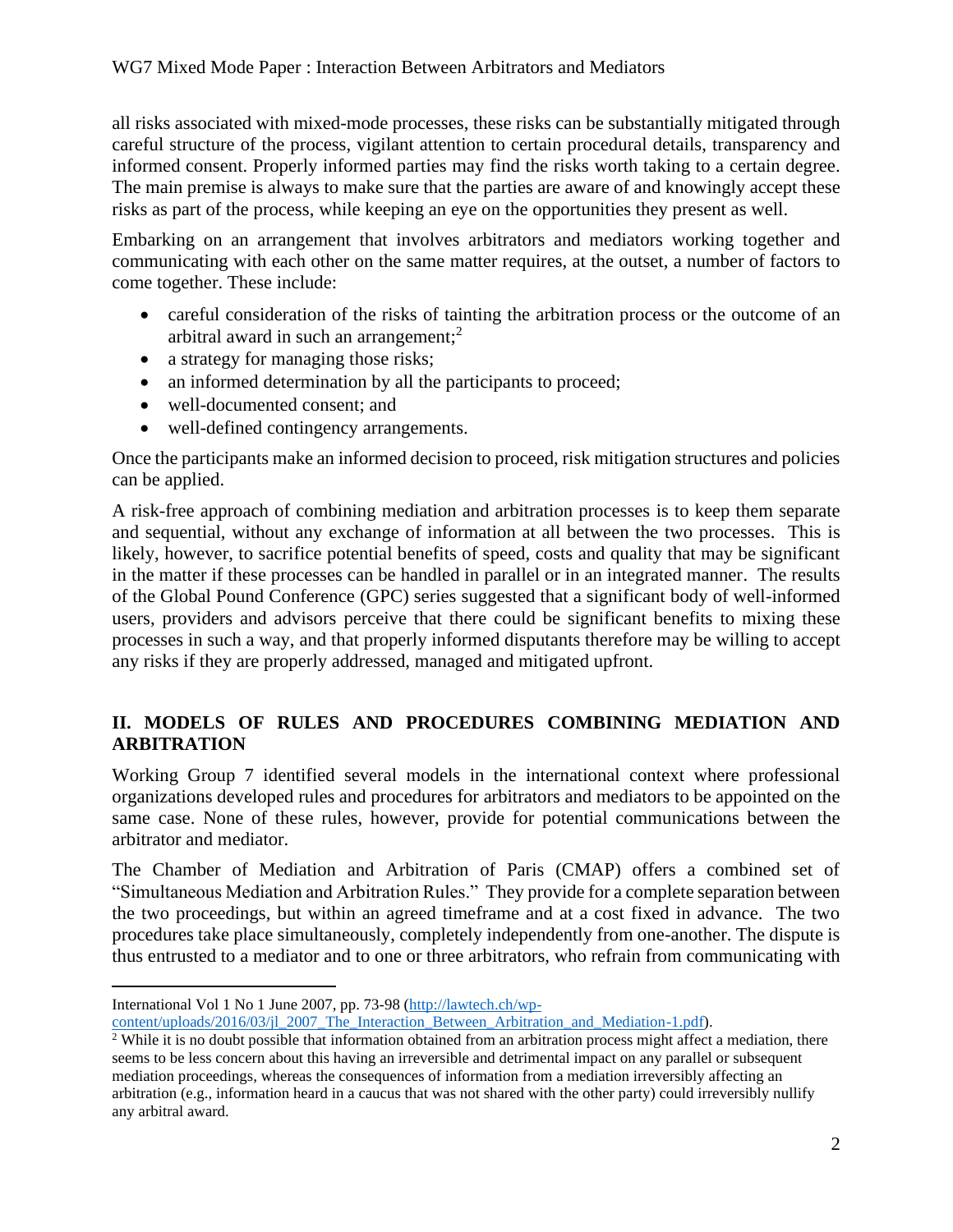one-another about the matter. The arbitral tribunal does not render its award until eight days after the expiration of the time limit set by the parties for the conduct of the mediation and, only in the event the mediation phase does not result in a settlement agreement. This combination is designed to ensure that the disputants are sure to have a solution in any event by the deadline they had set for themselves initially, whether in the form or a settlement agreement achieved through mediation, or an award posited by an arbitral tribunal. The CMAP also offers a Baseball Arbitration or Final Arbitration process, which can presumably be combined with a mediation, although the CMAP is silent on this combination.<sup>3</sup>

The European Center for Dispute Resolution (ECDR) Rules on med-arb and arb-med contain provisions that allow for the appointment of multiple neutrals to the same case. It appears that there is no experience with the specific provisions, but they are instructive. Articles  $6<sup>4</sup>$  and  $13<sup>5</sup>$ of the ECDR Rules provide for the appointment of co-mediators. The arbitration process is first under Article 6. Before making a decision, the arbitrator changes hats and presides as a mediator. In the alternative, a co-mediator can be appointed who will independently take over the mediation procedure. Under Article 13, the mediation process is first. If the case does not settle through the efforts of one mediator, then the co-mediator transforms into an arbitrator who then presides over an arbitration hearing and makes a decision. This co-mediator turned arbitrator is precluded from taking part in any private caucus so the co-mediator is not privy to any confidential information that might be disclosed during the mediation process.

The Singapore International Arbitration Center (SIAC) and the Singapore International Mediation Center (SIMC) established protocols<sup>6</sup> allowing for an arbitrator and mediator to be appointed independently under the rules of the respective organizations. It is expected that the arbitration process be initiated first and the parties either elect to mediate during the course of the arbitration or the parties are required to mediate pursuant to an agreement. If the mediation results in a settlement, then the parties can return to arbitration and enter a consent award that can be enforced under the New York Convention.<sup>7</sup> The protocols were developed before the Singapore Convention<sup>8</sup> was adopted by UNCITRAL. The protocols were intended to provide confidence in mediated settlements through enforcement under the New York Convention. The protocols will continue to be used until there is more experience under the Singapore Convention.

The China International Commercial Court (CICC) has another model. One of WG 7 Task Force members has actual experience with this provision. Under Article  $51<sup>9</sup>$ , the Arbitration Tribunal (Tribunal) may conduct a conciliation. In practice, once the Tribunal is convened, the parties are

<sup>3</sup> For more information about CMAP's offerings, see: [https://www.cmap.fr/notre-offre/les-autres-modes-alternatifs](https://www.cmap.fr/notre-offre/les-autres-modes-alternatifs-de-resolution-des-conflits/)[de-resolution-des-conflits/.](https://www.cmap.fr/notre-offre/les-autres-modes-alternatifs-de-resolution-des-conflits/)

<sup>4</sup> Article 6 of the [ECDR RULES ON ARB–MED PROCEDURE,](http://www.ecdr.si/index.php?id=120) states that: *Parties may agree that in the arbitration part of arb-med procedure a third, neutral person as potential co-mediator is engaged, who will independently take over the mediation procedure or will as co-mediator participate in the mediation procedure.* <sup>5</sup> Article 13 of the [ECDR RULES ON MED-ARB PROCEDURE](http://www.ecdr.si/index.php?id=119) states that:

*Parties may in order to protect the fairness of the med-arb procedure agree that co-mediator is engaged in the mediation procedure, who is not entitled to take part at caucusing. In case parties fail to reach the agreement in mediation procedure, co-mediator assumes the role of arbitrator.* <sup>6</sup> See: [http://simc.com.sg/dispute-resolution/arb-med-arb/.](http://simc.com.sg/dispute-resolution/arb-med-arb/)

<sup>&</sup>lt;sup>7</sup> Convention on the Recognition and Enforcement of Foreign Arbitral Awards (New York, 1958).

<sup>8</sup> United Nations Convention on International Settlement Agreements Resulting from Mediation (New York, 2018).

<sup>9</sup> See: [http://cicc.court.gov.cn/html/1/219/199/200/638.html.](http://cicc.court.gov.cn/html/1/219/199/200/638.html)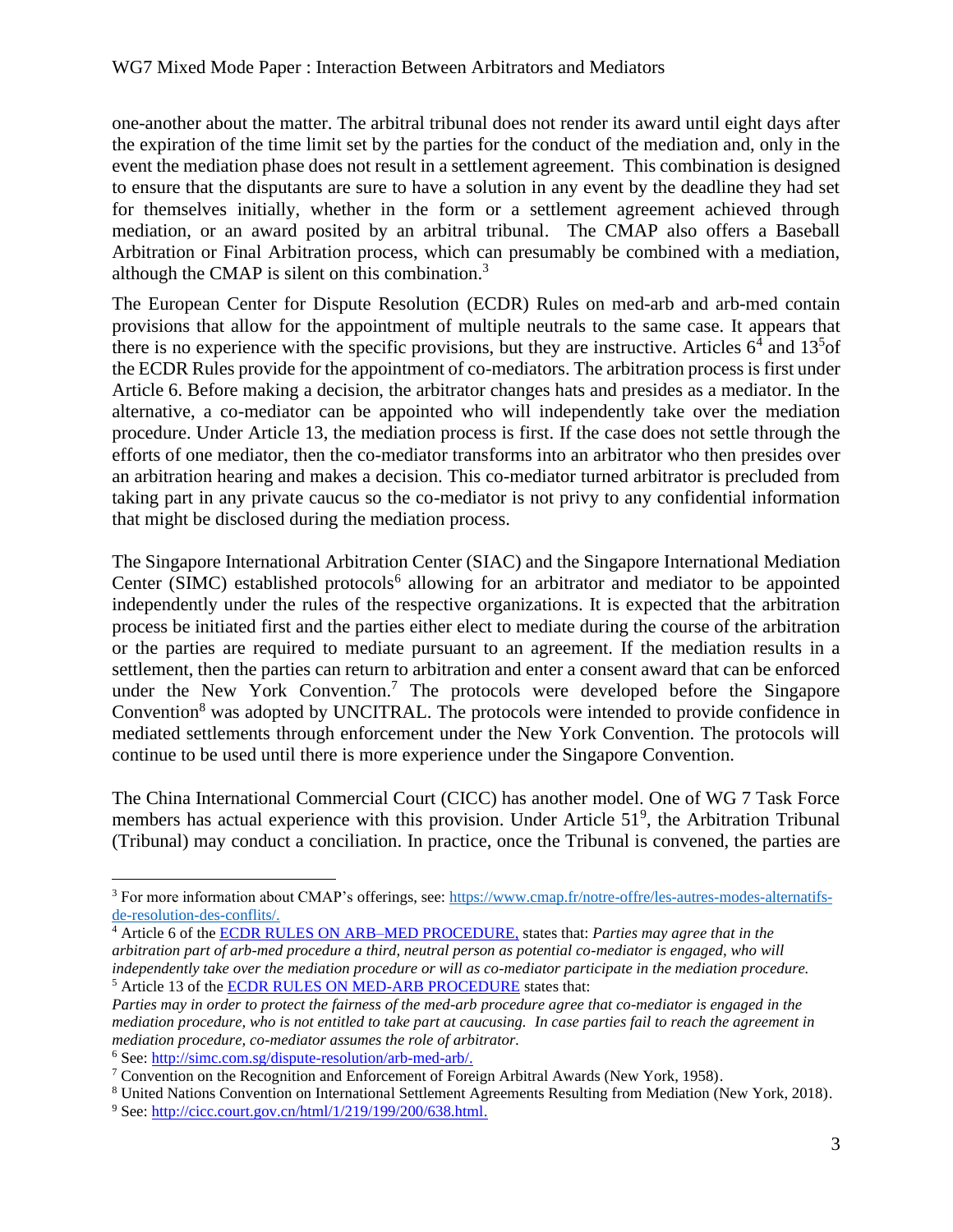asked whether they wish to proceed to conciliate. If they do, then the entire Tribunal meets in the conciliation process. One of the Tribunal members then serves as a conciliator. The conciliator needs not be the Chair of the Tribunal. The conciliation proceeds with the entire Tribunal present at all times. There are no private caucuses with the parties. If the conciliation does not result in settlement, the Tribunal proceeds under the CICC arbitration rules.

As for trends in China's Belt and Road Initiative (BRI), the Chinese People's Court has promoted mixed approach in its "Opinions of the Supreme People's Court (SPC) on Further Deepening the Reform of the Diversified Dispute Resolution Mechanism of the People's Courts" and "Provisions of the SPC on Invited Mediation by the People's Courts" promulgated in June 2016. In addition, a breakthrough announcement, known as the Beijing Joint Declaration of BRI Arbitration Institutions, was made during the 6-7 November 2019 Belt and Road Arbitration Institutions Roundtable Forum organized by CIETAC. In 2020, during the COVID-19 pandemic, CIETAC supplemented the declaration with the "Working Mechanism under the Beijing Joint Declaration" to expedite arbitrations through coordinated mediations. The [Beijing Joint Declaration](http://www.chinalaw.gov.cn/Department/content/2019-11/12/612_3235567.html) is a treaty<sup>10</sup> that states that the 47 undersigned institutions will work to speed up the construction of a sound legal and business environment for international arbitration services.<sup>11</sup>

The Hong Kong Department of Justice has similarly supported the establishment of an online mediation and arbitration service for Belt and Road related disputes called eBRAM.hk. According to its rules, parties can sign up to engage in "online negotiation, e-mediation or e-arbitration, or a combination of all three." eBRAM.hk has also established a COVID-19 ODR scheme by which parties engage in a successive tiered negotiation, mediation and arbitration process. Each stage is successively initiated following a period of three days. At the outset of the mediation stage, a list of five mediators is offered to parties, and if mediation fails to result in settlement, a separate list of five arbitrators is provided to parties, who can then utilize arbitration to reach a final settlement.<sup>12</sup>

The Swiss Chambers' Arbitration Institution (SCAI), which offers both mediation and arbitration services, clearly states that the two proceedings can be combined, with the help of the same secretariat that administers both mediation and arbitration proceedings. Article 18 of the SCAI Mediation Rules clarifies that the parties may at any time in a mediation submit their dispute or any part of it to arbitration or to obtain a consent award ("*an award on agreed terms*"). Likewise, Article 19 of these same rules provides that: "*In all arbitral proceedings pending before SCAI, a party or the arbitrator(s) may suggest that the parties seek to amicably resolve the dispute, or any part of it, by recourse to mediation*."<sup>13</sup>

The World Intellectual Property Organization (WIPO) has similar provisions, but it goes slightly further. Article 14(b) of its Mediation Rules provides that "*Where the mediator believes that any issues in dispute between the parties are not susceptible to resolution through mediation, the* 

<sup>&</sup>lt;sup>10</sup> The Sino-British Joint Declaration is a treaty signed by the United Kingdom and China on the governance of Hong Kong under Chinese sovereignty after 1 July 1997.

<sup>&</sup>lt;sup>11</sup> See: https://harvardilj.org/2020/08/envisioning-foundations-for-the-law-of-the-belt-and-road-initiative-rule-oflaw-and-dispute-resolution-challenges/.

<sup>&</sup>lt;sup>12</sup> See: https://www.ebram.org/index.html.

<sup>13</sup> See[: https://www.swissarbitration.org/Mediation/Mediation-rules.](https://www.swissarbitration.org/Mediation/Mediation-rules)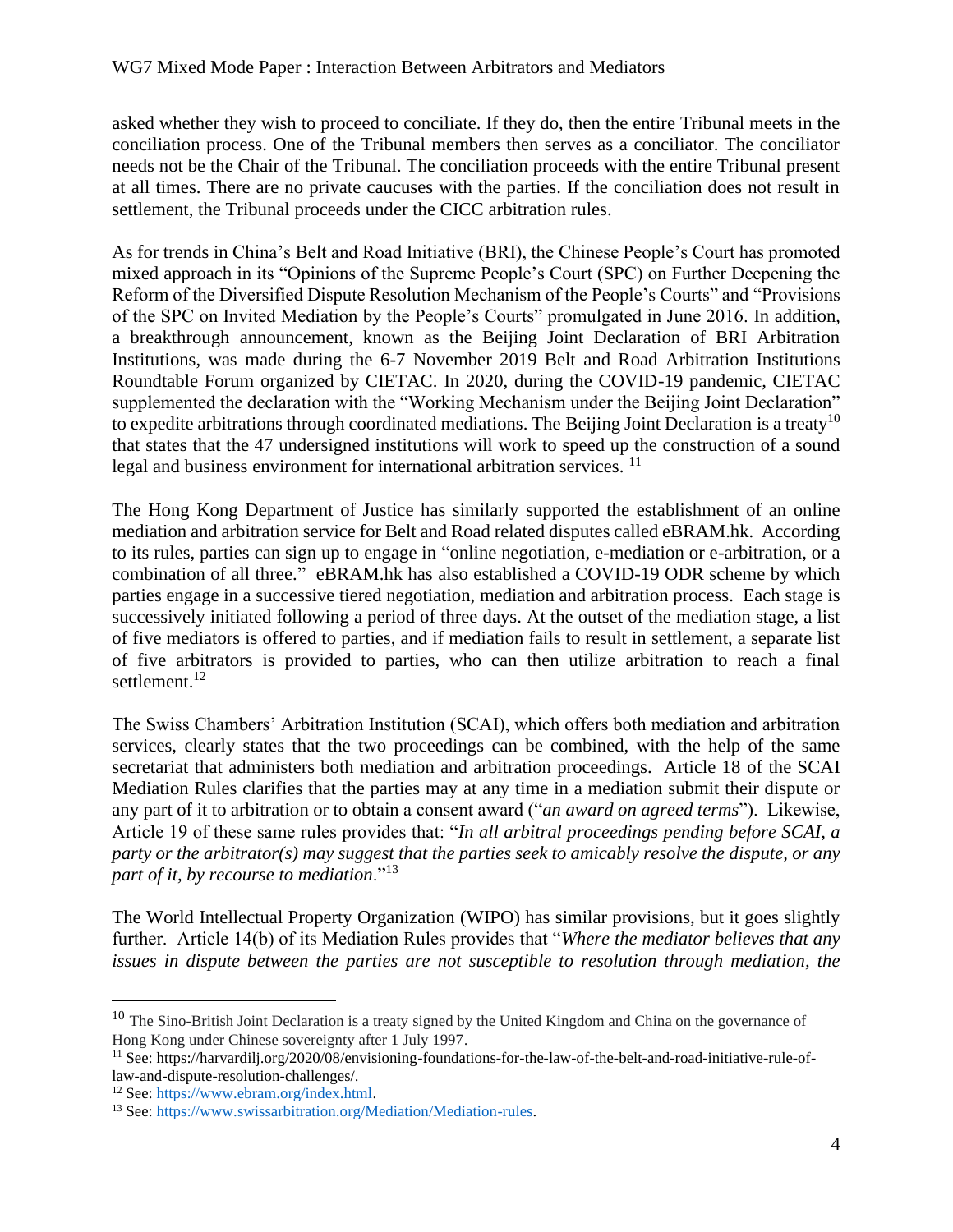*mediator may propose, for the consideration of the parties, procedures or means for resolving those issues which the mediator considers are most likely, having regard to the circumstances of the dispute and any business relationship between the parties, to lead to the most efficient, least costly and most productive settlement of those issues. In particular, the mediator may so propose: (i) an expert determination of one or more particular issues; (ii) arbitration; (iii) the submission of last offers of settlement by each party and, in the absence of a settlement through mediation, arbitration conducted on the basis of those last offers pursuant to an arbitral procedure in which the mission of the arbitral tribunal is confined to determining which of the last offers shall*  prevail."<sup>14</sup> While the WIPO Rules do not expressly provide for communication between the mediator and other ADR neutrals, the same secretariat would manage both proceedings, and there are no clear restrictions on the mediator's ability to be involved in the appointment of the neutrals in such additional proceedings, or in setting the scope of their mandate.

In summary, the number of structures available for appointing mediators and arbitrators on the same matter who are different people is growing. None provide for the sharing of information between the people who serve in these roles but WG 7 believes that there is room for innovation and collaboration that would benefit the parties.

#### **III. CONCEPTUAL FRAMEWORK FOR COMMUNICATION BETWEEN ARBITRATORS AND MEDIATORS WHEN COMBINING MEDIATION AND ARBITRATION**

Arbitration is often referred to as an "objective" form of justice, as the tribunal is required to make decisions applying findings of fact and law, or other dispositive rules of industry. Mediation, on the other hand, is frequently referred to as a "subjective" form of justice, as the parties are free to agree jointly on any outcome they wish.<sup>15</sup> These principles are generally accepted as correct action or behavior, binding upon the members of a group and serving to guide, control, or regulate proper and acceptable behavior. The parties are free to deviate from these principles by mutual consent.

When arbitrators and mediators communicate, a central tension can arise because the "rules of engagement" between parties and arbitrators on the one hand, and parties and mediators on the other, may differ starkly. Parties most often agree before a dispute arises, to arbitration agreements that require arbitration once the dispute arises. Often, parties bind themselves then to use established provider arbitration rules with any modifications contained in the arbitration agreement. Mediation, on the other hand, is less often included in dispute resolution clauses when the contracts are signed (although the number of mediation or mediation followed by arbitration or litigation clauses are on the rise). Mediation is thus often chosen post dispute. It is purely

<sup>14</sup> See[: https://www.wipo.int/amc/en/mediation/rules/#14a.](https://www.wipo.int/amc/en/mediation/rules/#14a)

<sup>&</sup>lt;sup>15</sup> This difference between mediation and arbitration may also be discussed with respect to the relevance of norms – the existence of authoritative or binding standards that shape what an outcome should be. It is also possible to distinguish in this context between procedural and substantive norms, the former shaping "how" the process should be conducted, and the latter the outcome - the "what", such as findings of fact, findings of law, or other dispositive norms that will influence or shape the final result. The manner and/or extent to which the parties wish norms to shape or determine the conduct or outcome of their proceedings is another basis on which to consider on what issues and the extent to which different modes of dispute resolution may be combined, and how the neutrals may clarify these issues between them, subject to the parties' joint directions.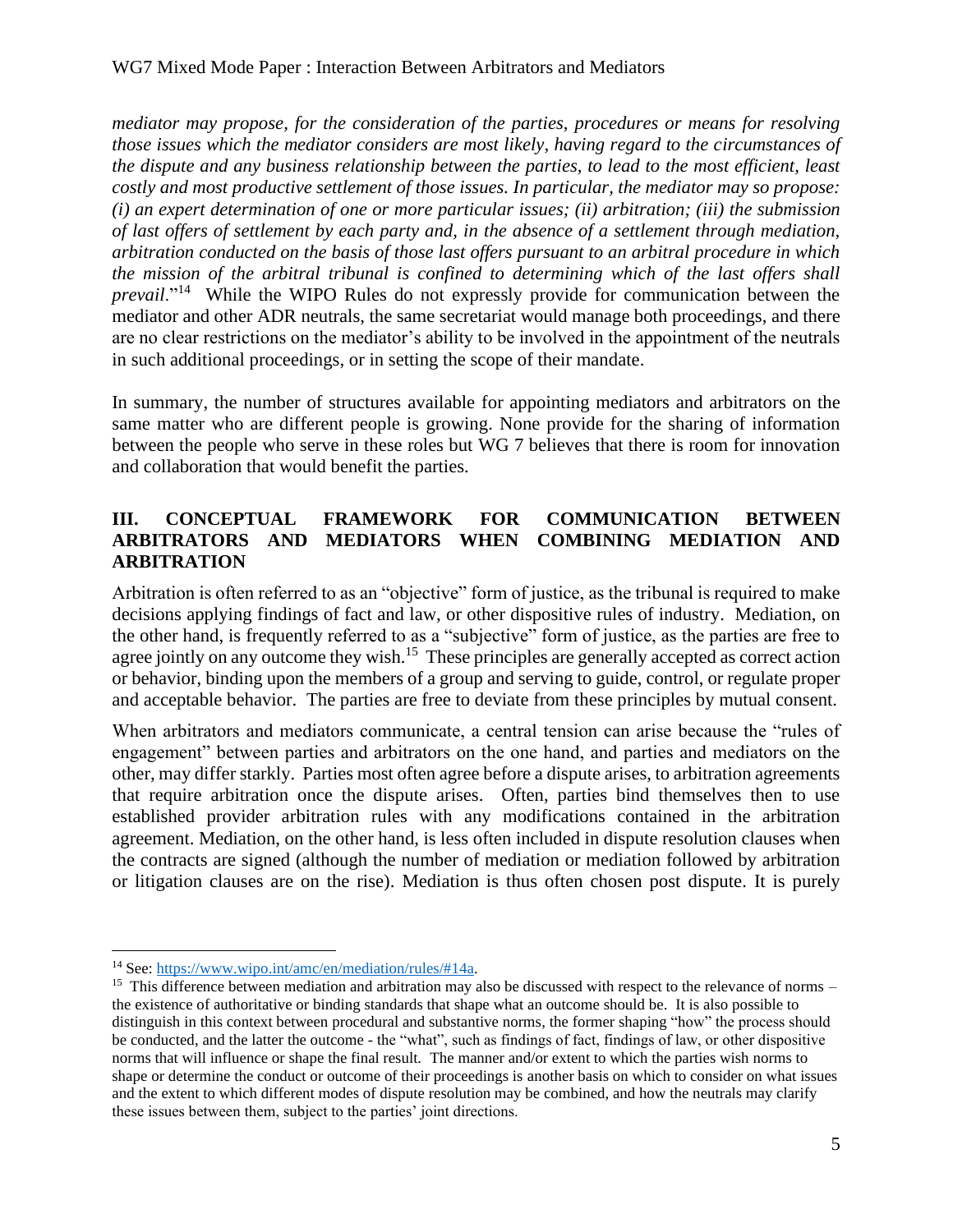voluntary, as the parties are free to stop the mediation at any stage, even if they were compelled by court or pre-dispute clause in the agreement to initiate the mediation proceedings.

To parties, an arbitrator may be viewed as an authoritative figure who makes binding decisions that may dramatically affect their business. These decisions are often not appealable, save for the extremely limited grounds for judicial review provided in the various treaties and statutes that govern the enforcement of arbitral awards. The arbitrator or arbitral tribunal may be thought of in terms analogous to an "Irritable Almighty" (to use a religious metaphor), a figure of authority, who posits down procedural and substantive rules making binding substantive findings of fact and law, and who can easily be wrath or anger by what may be considered to be bad conduct or dilatory tactics by a party.

A mediator may be thought of using the same religious metaphor more along the lines of a "Confessor" or "Confidant", a trusted person who respects confidences, who may or may not have any authority, and is guided by procedural principles (*e.g.*, confidentiality, impartiality and neutrality), and a few substantive principles such as not providing an evaluation. Mediators are thus likely to be more flexible and they need not be as explicit as arbitrators.

Of course, for both arbitration and mediation the truth lies someplace in between. Arbitration is governed by laws and rules and arbitrators are bound by significant due process limitations. Parties to arbitration naturally tend to safeguard information rigidly in what they perceive to be an adversarial and adjudicative process, revealing their confidential information only when helpful to them or compelled to do so. As in any adjudicative process, however, parties may make practical decisions that deviate from their formal rights and the rules of the process, as a matter of tactics, for purposes of time and cost considerations or with an eye to a later settlement position. Arbitrators likewise have substantial procedural flexibility within the outer bounds of due process, as well as substantial practical ability on merits decisions, as they weigh evidence and apply substantive standards such as "reasonableness" that permit significant discretion.

Mediation's lifeblood is a more fluid mix of structure and candor under the safe shield of the mediator's skilled discretion to compartmentalize sensitive considerations or subjective interests that are confidentially revealed. Ethical considerations guide mediators and mediation advocates. However, as noted below, as a practical matter, parties may be significantly less than candid in mediation.

Although these principles or rules are clearer in arbitration, where they have been established by decades, if not centuries, of practice, they tend to be less clear or defined in mediation. Some mediators may claim that there are no substantive rules that apply in mediation at all (although evaluative mediators may feel otherwise). Mediators would generally agree that the process that is followed varies greatly from culture-to-culture, country-by-country and even within different parts of the same country. For example, while in the United Kingdom mediators seem to follow facilitative mediation style, this is not the case in mainland China where mediators often cross the lines between facilitator and evaluator. Another illustration is differences in how mediation is practiced within the United States. Californian mediators tend to be more evaluative and dispense with opening sessions or joint caucuses relying on private caucuses more than their colleagues in other parts of the country. In addition, parties differ in the degrees of candor with their mediators. It is not uncommon for parties to "spin" the mediator or to use mediation primarily to obtain information about the adverse party's position or evidence and to better position itself for the arbitration or litigation that will follow now that it has that information.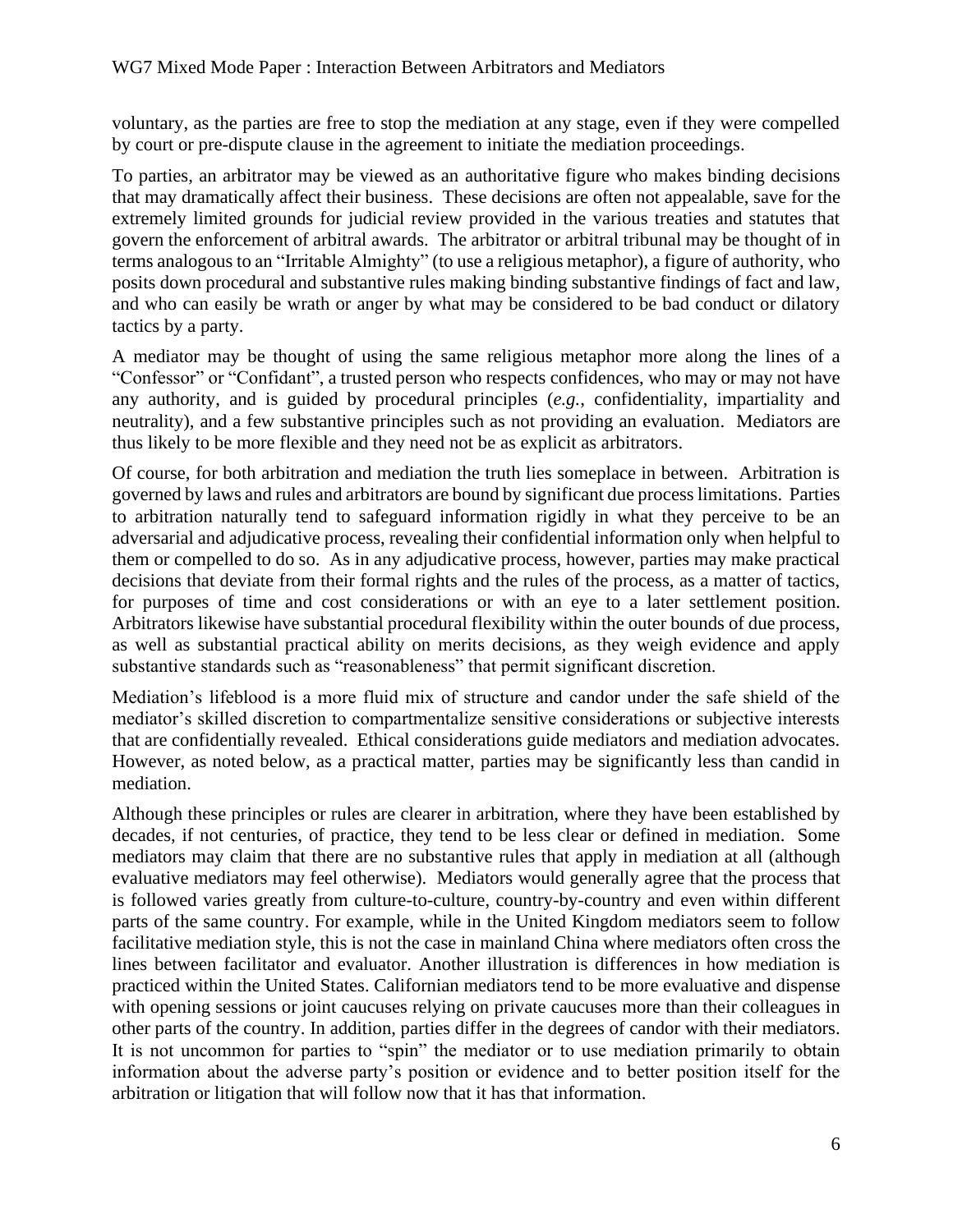Working Group 7 proposes that arbitrators and mediators and all other participants involved in mixed-mode processes should first focus on what rules and principles may exist. In this regard, when considering the interaction between mediation and arbitration, questions such as the following arise:

- What rules or principles should apply to the resolution of the dispute itself?
- What principles or rules apply when arbitrators and mediators are appointed to assist parties to resolve their dispute, or are rules generated from scratch in each case, or do the parties/mediators/arbitrators each apply their own set of rules?
- Who monitors and ensures compliance with the rules once an arbitrator and a mediator have been appointed?
- Who should be appointed first: the mediator or the arbitrator? Or should they be appointed concurrently?

These are some of the questions that this Working Group sought to answer through discussions with academics, practitioners and through mock scenarios. It was clear early on, however, that while sequential or parallel mediation and arbitration processes often happen, the arbitrators and the mediators seldom speak to one-another, for fear of interfering with one-another's set practices. As such, it is not possible to talk of "generally accepted principles" or "best practices." As a result, the Working Group role-played several "mixed mode" scenarios and formulated a framework that provides some guidance on how to combine mediation and arbitration in ways that would allow the mediator and the arbitrator to have greater contact with one-another, in the interests of seeking faster, cheaper and/or better outcomes than allowing each process to progress independently.

When an arbitrator and mediator are appointed on the same matter, parties and the neutrals should consider what rules, especially procedural rules, apply to the different processes when deciding what and how the two neutrals may communicate, and who should take the lead. Unintended harm is quite possible. Contact between a mediator and an arbitrator might result from the inadvertent or thoughtless transmission of otherwise protected information that one party may believe is useful against the other's competing goals. Whether a morsel of information travels from mediator to arbitrator or *vice versa*, damage may occur and should be considered in advance and safeguarded.

While arbitrators, as "Irritable Almighty" deities, may believe they have a "sacred" duty to provide a correct and legally enforceable award, mediators may be more "secular" or even "profane" in their approach. For this reason, it could be assumed that deference should always be given to arbitrators over mediators. That assumption, however, may be incorrect and should depend on a clear understanding of what the parties wish and want. For example, trying to be helpful when speaking with the mediator, an arbitrator could imply (even through a clever phrase, body language or tone of voice), that the panel is discounting a claim, or giving scant weight to some key evidence. This could affect a mediator's risk analysis and unconsciously affect the outcome. Was that a proper and helpful thing to do, or an impermissible breach of neutrality? If that is what the parties wish for, and the mediator can apply such knowledge learned from the arbitrator to act preemptively and save the parties from wasting time or resources on that topic, it may be positive. But if the parties wish the mediator to ignore any such information, the mediator is unlikely to be able to "unring that bell," however faintly rung. She now possesses inside information. A strong impulse to promote settlement might shape the mediator's approach thereafter to accommodate the impact she foresees from the arbitrator's hint.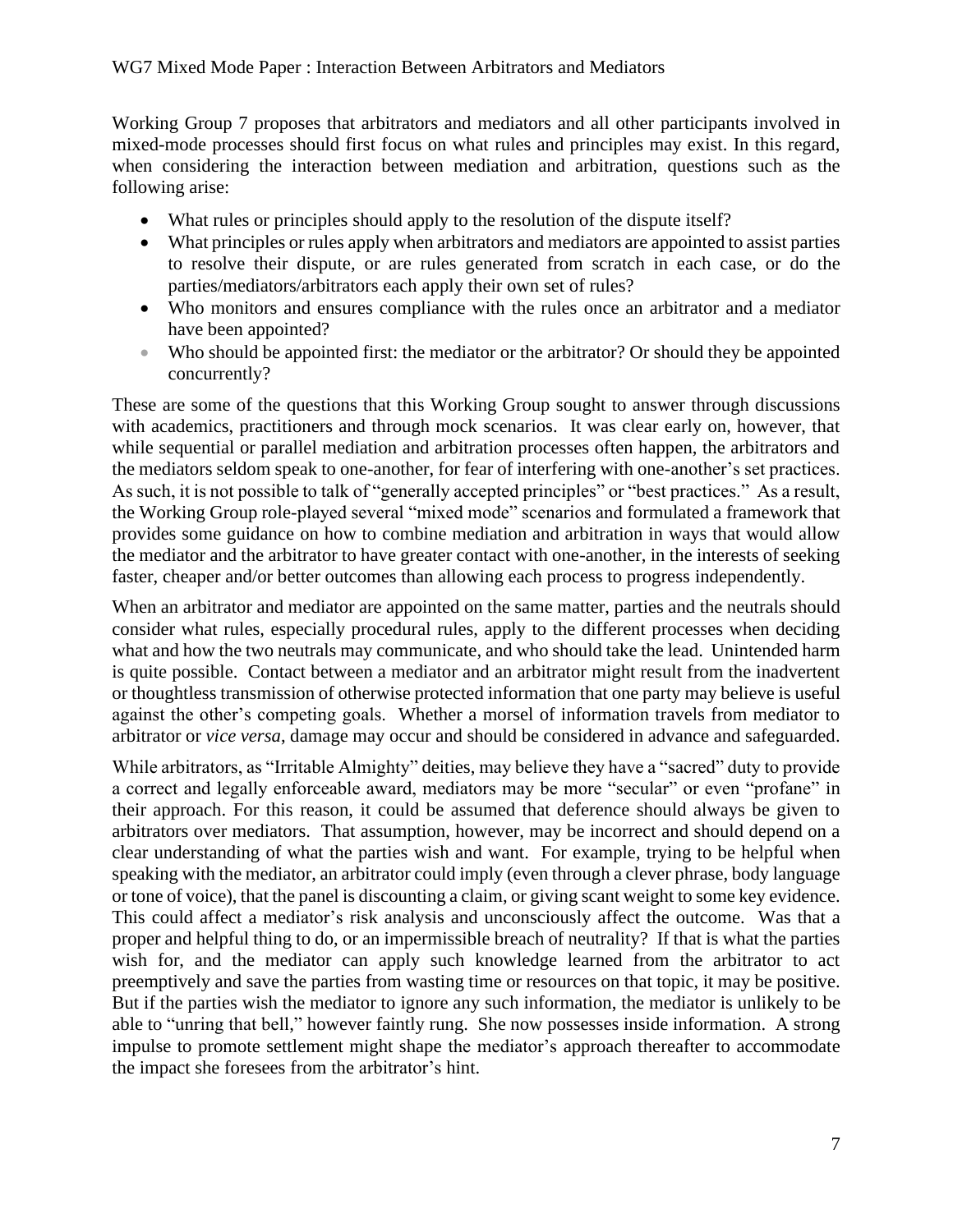Likewise, if a mediator caucuses with the parties, or learns of information that would not normally be disclosed in an arbitration, disclosure of such information could adversely affect the arbitration, especially if it relates to the substantive merits of a case. Even the most careful mediator may unknowingly or unconsciously leak information that might affect the arbitrator, causing the arbitrator to downplay or take into consideration facts that should not be shared. In later oral argument or hearing, might those tidbits, which in the meantime have blended with other observations by the arbitrator, alter the course and outcome of the award? Might they inspire questions from an arbitrator who does not even realize how she became clued in? The arbitrator's findings of fact or law could be influenced by the mediator's views or information received in caucus. Here again, although obviously a concern, the outcome might not be negative. Jurists are frequently exposed to information about a case that is not properly received into evidence, and parties sometimes agree to have arbitrators attempt mediation and even resume arbitration if mediation fails. And, on occasions, a better awareness of parties' actual positions may assist the adjudication process. Prophylactic rules have the benefit of giving greater assurance that decisionmaking will not be improperly influenced. But a prophylactic rule preventing all contact comes at its own cost – of preventing beneficial coordination along with the detrimental.

What should not happen is that these risks be left to chance or to the appreciation of each neutral. Caution dictates that neutrals who are thinking of working collaboratively should first discuss with the parties and their counsel what rules might apply, whether of a procedural or a substantive nature, and which of the neutrals should take the lead in applying or deciding on these rules. But what if the rules are unclear or are themselves in dispute? It is helpful in this context to consider what the parties' desires are:

- Do they want a structure for proceeding to exist and be applied in the first place?
- Do they wish to create their own bespoke structure for the specific handling of this case (whether on procedural or substantive topics)?
- Do they wish help in ensuring they have a common understanding of the structure?
- Do they wish the neutrals to help in advocating the structure or process?
- Do they wish the neutrals or the parties themselves to ensure compliance with the agreed to structure?

Depending on the answers to these questions, five different scenarios seem to emerge:

- 1. "Structure Development": the parties wish the neutrals to help set and posit procedural rules, without deciding initially who should lead as between the neutrals, which can result in a decision on what topics the arbitrator should lead on, and which topics the mediator should lead on;
- 2. "Shadow Arbitration": the parties wish the mediator to be the primary neutral and to involve the arbitrator only on certain key dispositive issues where a binding evaluation is needed on specific points (*e.g.*, findings of fact, determinations of liability or quantum on specific points) where binding evaluative input is needed;
- 3. "Shadow Mediation": the parties wish the arbitrator to take the lead and to involve the mediator on selected topics only (*e.g.*, preserving good relationships, or issues relating to discovery or witness testimony), where the arbitral tribunal would prefer not to know or have to take certain topics into consideration;
- 4. "A Mosaic": where greater emphasis is placed at different stages of a process as it evolves (*e.g.*, in time, or on certain topics, starting off with arbitration, and then creating a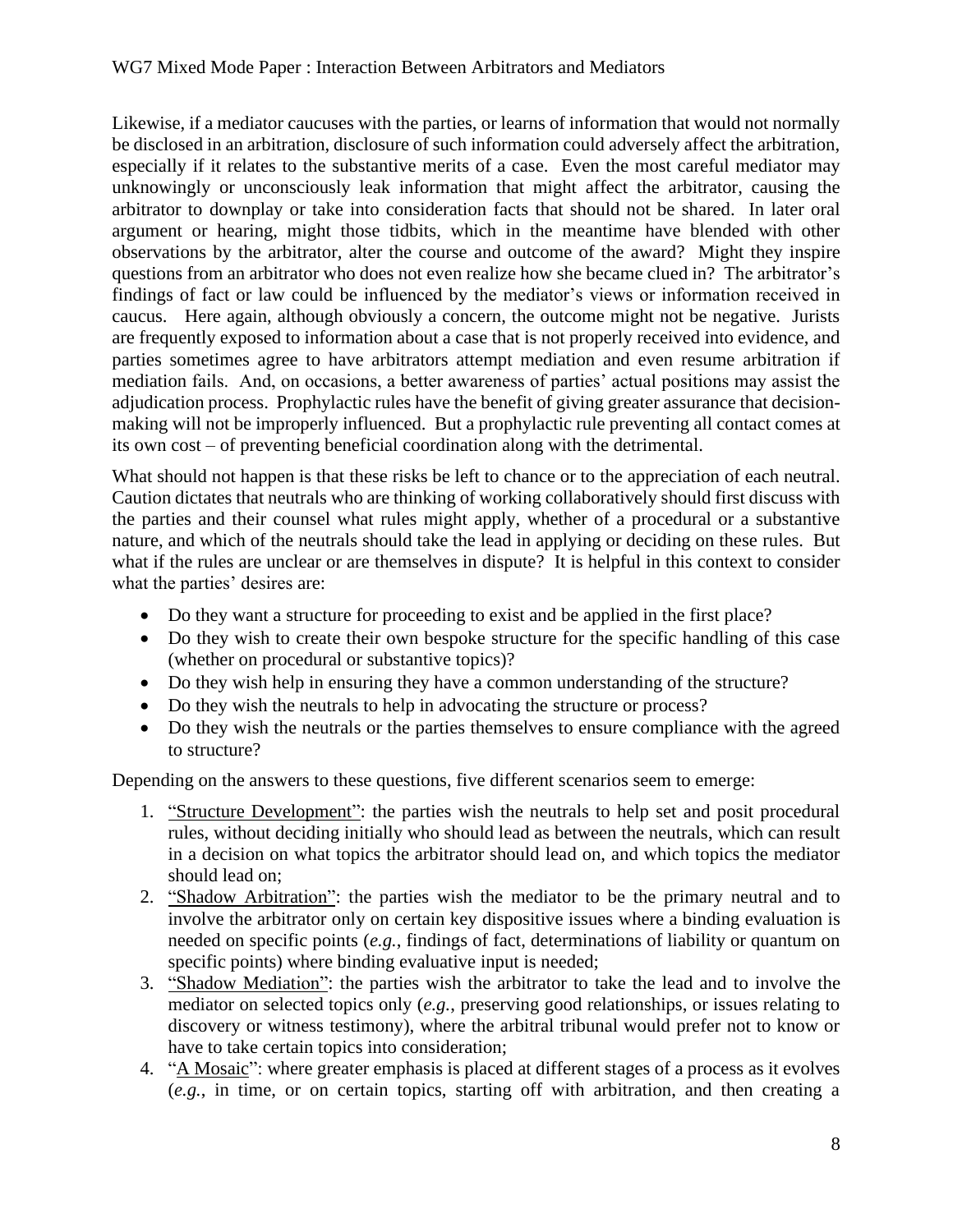"mediation window", reverting to arbitration if the dispute is not fully resolved or if a consent award is required); and

5. "An integrated process": where there is a presumption that the neutrals will sit together as a team and consult with one-another and the parties at all stages, carving out exceptions – for example where an arbitrator's ability to render a binding and dispositive award on a finding of fact or law may be compromised if the arbitrator overhears what happens in a caucus*.*

All of these processes have their advantages and disadvantages. Caution applies equally to both a "shadow mediator" scenario in which the mediator is simply keeping track of the arbitration proceeding (seeing filings and attending conferences or hearings in order to be ready to assist the parties on an informed, standing basis when the time is right), or where the mediator is alternatively engaged to intervene during a traditional "mediation window" period. A "shadow mediator" must be especially vigilant to avoid influencing the arbitration proceeding unfairly and a "shadow arbitrator" must equally be vigilant to ensure that her expectations regarding what evidence would be needed for findings of fact or of law do not dominate or unduly influence the mediation.

It is impossible to enumerate the endless permutations and situations where information could be exchanged harmfully. It is safer to assume any final arbitral award should be unimpeachable, to the extent possible. Thus, deference should be given to the arbitrator's needs when the parties agree that the rules of engagement are key, and the neutrals' roles are to help the parties clarify and advocate on the basis of these rules, before they are applied by the arbitral tribunal.

When thinking about who should take the lead on different topics, or at different times it is also useful to think of a few typical examples of information known only to one of the neutrals, which if disclosed could unduly affect the other's autonomy or process.

As a general rule, arbitrators alone know:

- Their current leanings as to procedure: jurisdictional questions, party attempts to seek or limit disclosure, evidentiary disputes, or any subject of motion practice – especially if dispositive.
- Gaps perceived in the proof and argument to date.
- Actions each arbitrator might recommend to a party, were they representing that party.
- Personal impressions of parties, witnesses, and lawyers.

Likewise, as a general rule information known only to mediators includes:

- Party estimates of their chances of success.
- Party authority and offers.
- Confidential facts that limit a party's ability to compromise but are potentially consequential if disclosed.
- Confidential facts that in the mediator's estimation should be disclosed but are not.
- That a party or parties intend to request a mediator's evaluation.

Before embarking further, the parties, their counsel, and the neutrals should consider whether a mediator and an arbitrator working together may provide benefits not available when the two work in separate or sequential silos. What unique skills will each role provide that may assist the parties to resolve the dispute efficiently and effectively, or in what way may the overall process be faster, cheaper and/or a better result achieved? Exploring rules and processes (procedural and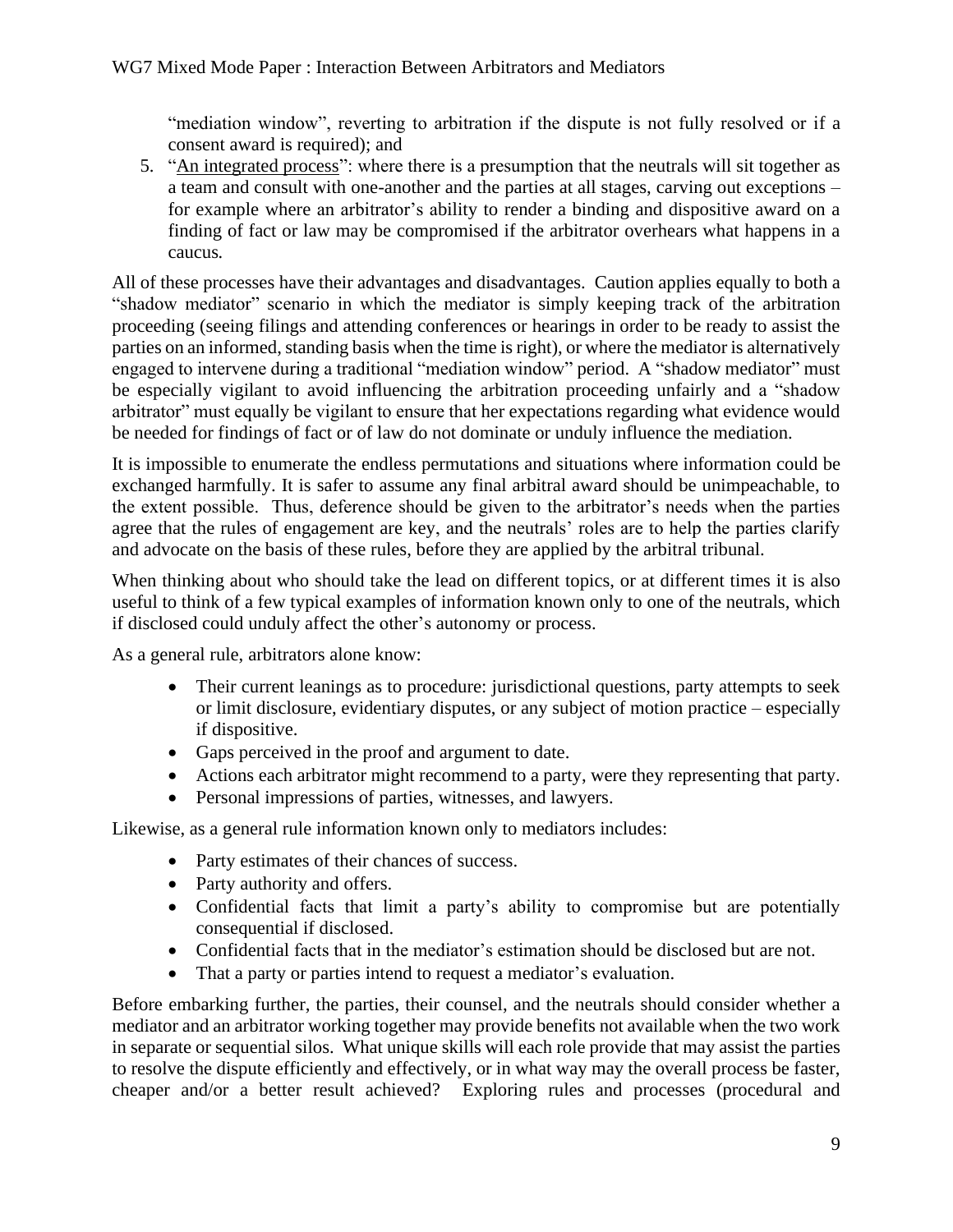substantive) that need to be generated, clarified, advocated and/or applied may be a helpful starting point for these discussions. If they can be effectively compartmentalized or applied, then it may be sufficient in itself to simply start with a "Structure Development" process and then move onto two separate tracks.

Once a decision is made to use two neutrals on an ongoing basis with distinct roles, parties, their counsel and neutrals can determine which mixed mode process to follow:

- **Option 1 – Shadow Arbitration:** The mediator takes the lead on procedural issues. The mediator orchestrates the process and decides how and when to involve the arbitrator. There may be a benefit to having the "shadow arbitrator" observe all joint session proceedings, although waivers may be needed to ensure that she may take into consideration information overheard by her in joint session, so long as she identifies such information as important when making findings of law or fact and allows appropriate debate to be had by both sides on what was said. The "shadow arbitrator" is available to make "on-the-spot" binding decisions on procedural or substantive topics, if necessary.
- **Option 2 Shadow Mediation**: The arbitrator takes the lead on procedural and substantive issues and orchestrates the process. The arbitrator informs the mediator of issues that the tribunal may wish the parties to try to resolve with the help of the mediator (which could also be clarifying certain rules or having them review information not yet presented to the mediator to joint submission, if possible). The "shadow mediator" is available to assist the arbitrator, although waivers and express permission of the parties and their counsel should be obtained if the mediator will be authorized to caucus with the arbitrator. The waiver would address issues like the mediator not providing to the arbitrator information obtained from the parties in private caucuses, but to hear what issues the arbitrators would find useful for the mediator to address with the parties (*e.g.*, the consequences of certain outcomes or the impact on relationships).
- **Option 3 A Mosaic of sequential processes:** Depending on the topics that have been identified and the procedural or substantive rules that should apply for each topic, the mediator and the arbitrator could be assigned to take the lead through a series of sequential or parallel proceedings (*e.g.*, Med-Arb, Arb-Med, Med//Arb, Arb-Med-Arb, Med-Arb-Med, etc.). It is possible for the neutrals to allocate leadership roles per topic and possibly even to "hand-over" responsibility. One neutral could be involved up to a degree in the exchange of information that facilitates the transfer from one-process to another, or identifies what issues remain to be focused on by the other neutral. This may require ongoing consent and waivers from phase to phase if done sequentially.
- **Option 4 – An Integrated Process**: The neutrals sit together and jointly discuss and decide with the parties and their counsel what rules should apply at any moment. On a case-by-case basis they decide, for example, what the arbitrator should not be permitted to hear. This process may lead to reduced use of caucuses or the mediator caucusing only on extremely rare occasions, based on ongoing consultations with the parties, their counsel and the arbitrator. In the absence of consensus, no caucuses occur. The parties can choose on an ongoing basis at each juncture what they are willing to share as information with the arbitrator, as distinct from "shadow mediation" where the arbitrator would be leading on procedural and substantive process overall.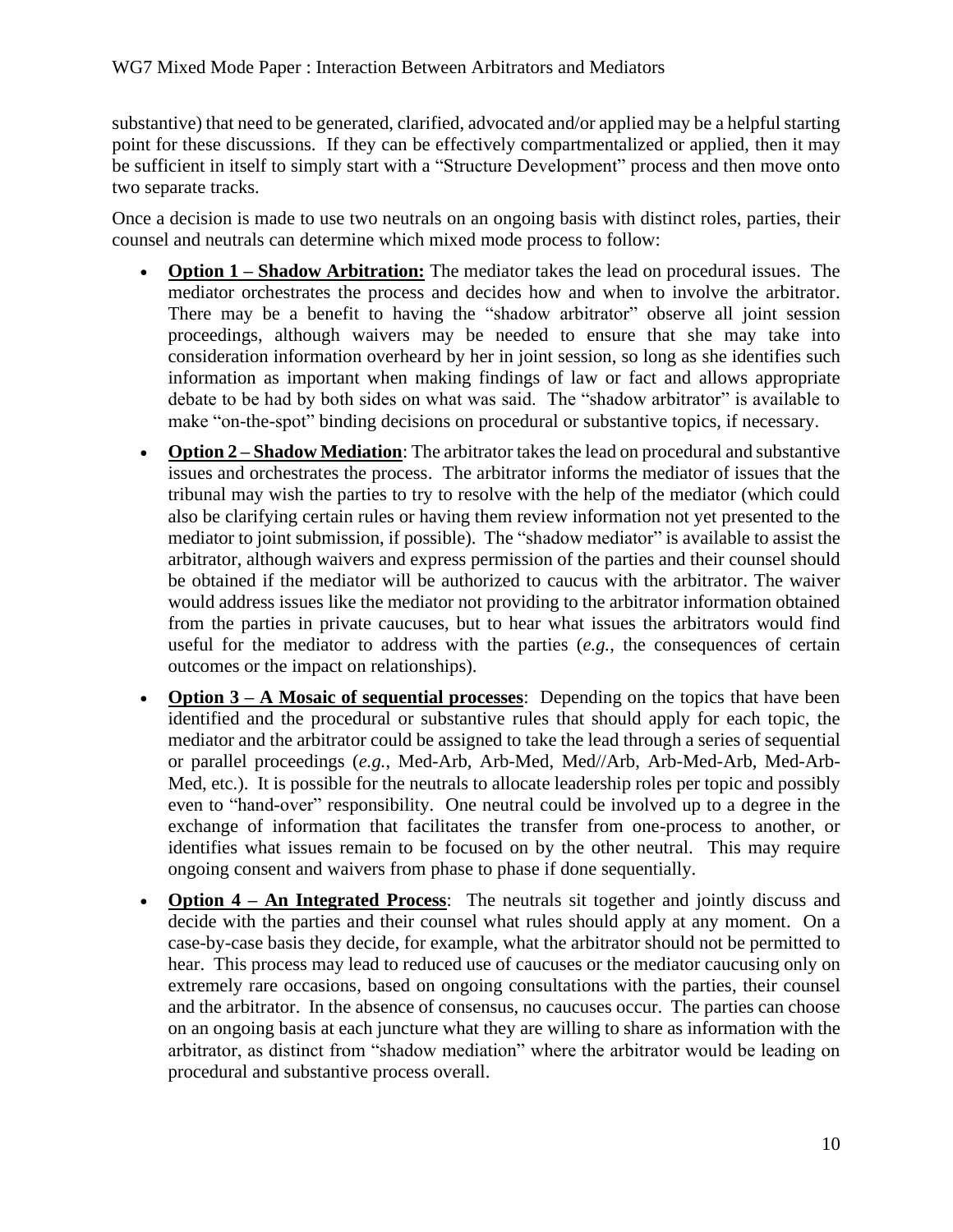Working Group 7 focused its work on the first two processes above. The remaining two processes will be developed in future editions. They are areas that offer great promise, but where the interactions between the neutrals in such cases could be problematic.

#### **IV. POSSIBLE CHECKLISTS OF ISSUES**

Although it is premature to discuss or suggest "best practices" given the paucity of reported cases of mediators and arbitrators working together, Working Group 7 of the Task Force has identified a checklist of potential issues to be discussed, that may clarify which of the above options (or other options that have not been considered above) to pursue.

**STRUCTURE GENERATION:** This is very similar to the concept of Guided Choice discussed by Working Group 2 and the checklist of issues identified there for designing bespoke processes. The reader is referred to that Working Group's initial working documents. The recommendation where a structure or process needs to be established is to focus early on in the proceedings on analyzing the different procedural and substantive principles that the parties and the counsel think may or should apply:

- a) Are there clear rules of procedure or applicable laws or industry standards that should apply?
- b) If not, do the parties want to generate their own structure or rules?
- c) Is an expert needed to explain, advocate or apply these rules?
- d) Are the expert's findings on matters of fact or law meant to be binding or non-binding?
- e) Do the parties still wish to explore subjective interests after having heard about the zone of potential agreement they may create?

If parties are not in a position to generate their own structure, they might consider relying on the central principles for both arbitration and mediation like the investigation of relevant facts, fairness in process and outcome, and achievement of agreement or final outcome.

**SHADOW ARBITRATION:** The parties need to agree to the process and that they wish the mediator to lead discussions, with an understanding of what key dispositive issues they may want the shadow arbitrator to resolve (*e.g.*, findings of fact, issues of causation or liability, quantum, etc.). Before they agree on this, however, the mediator may wish to discuss any sensitive issues with the parties and their counsel to ensure they know what not to raise or discuss in the shadow arbitrator's presence. These determinations may benefit from being clearly documented, and the parties should also clarify with the mediator, and the mediator may also wish to clarify with the shadow arbitrator what "taboo topics" exist that should not be discussed in the arbitrator's presence. Even if the mediator takes the lead in orchestrating the process with the parties' consent, she should be mindful of the procedural need not to compromise the shadow arbitrator's ability to issue binding findings of fact or law. The neutrals will thus have joint responsibilities, including:

*Safeguarding interactions between the mediator and the arbitrator:* ensuring that the latter does not receive information that might prejudice her ability to issue binding findings of fact or of law on specific topics, especially those that might be dispositive if the outcome is shaped by law (*e.g.*, statute of limitations periods, limitations on liability, strict liability issues, etc.).

- a) *Issues for consideration by the neutrals*:
	- i) How to avoid having information shared (either with the arbitrator or from the arbitrators to the parties) that should not be shared?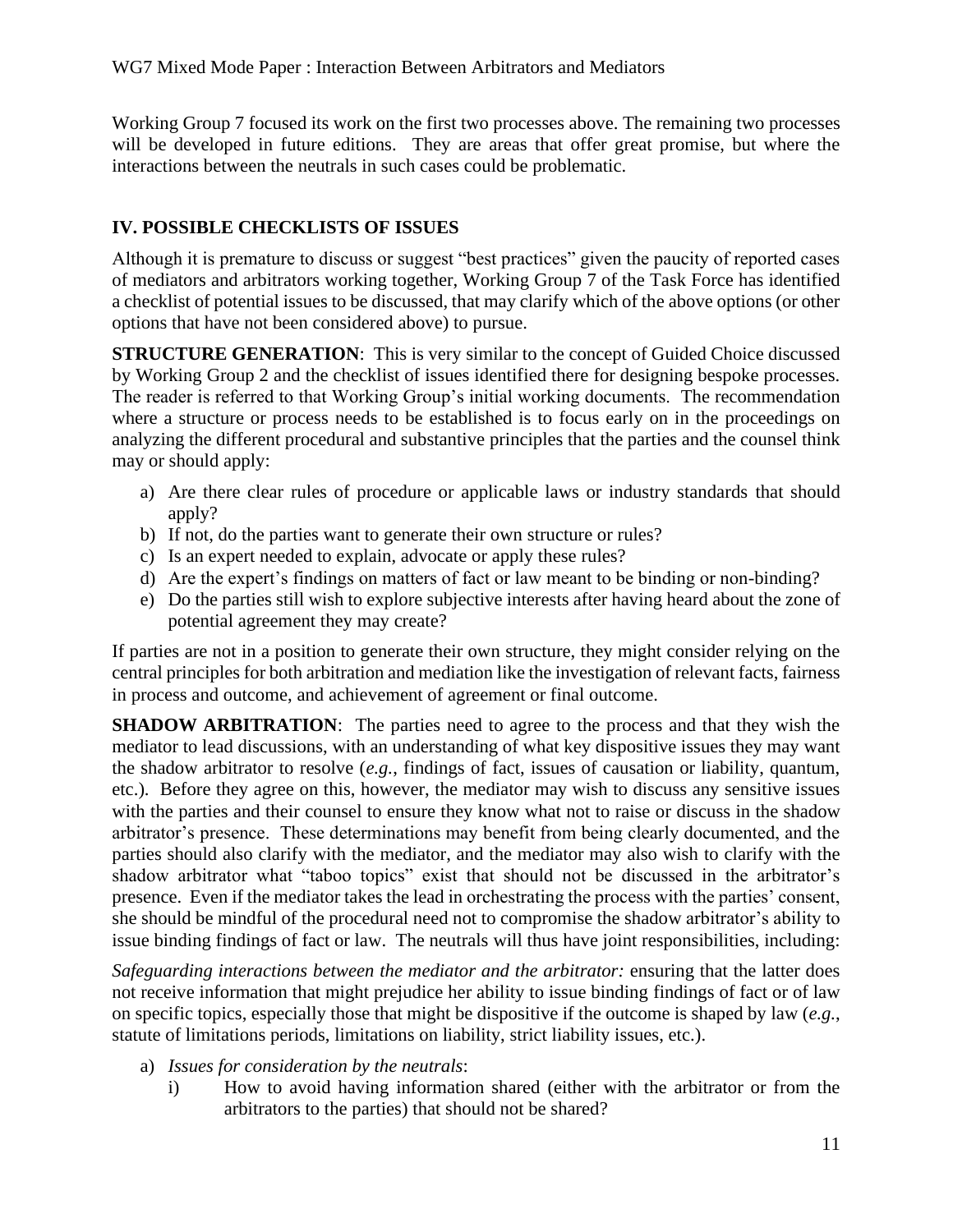- ii) What are the initial issues that might help the parties rapidly reach a global resolution?
- iii) What are the key dispositive issues, and what may generate significant savings of time or cost that may be proposed to the parties?
- iv) What are the areas where the mediator should be allowed to discuss topics outside the presence of the arbitrator?
- v) If discussions between the mediator and arbitrator are to be permitted, should they be confidential from the parties? Should a written record be generated?
- vi) Would it be workable to have counsel or the parties themselves (or both counsel and parties) always present at mediator–arbitrator discussions?
- vii) What significance might it have on the mixed mode process for one of the neutrals to have been appointed before the other? Should the arbitrator be involved in the selection of the mediator or vice versa?
- viii) What significance does the arbitrator's style (interactive, with the ability to ask questions or only passive, observing the parties' discussions with the mediator) have on how the mediator should run the process? Should the arbitrator communicate only with the mediator, even in joint sessions?
- ix) Are early written documents needed specifying the scope of authorization given to the arbitrator to have conversation with the mediator?
- x) Is a written agreement from each party needed before a mediator can talk to the arbitrator regarding substantive issues to ensure that anything that ultimately goes to arbitration is in a fashion and form that the arbitrator can decide in an efficient and final way?
- xi) What kind of disclosure and consent may be needed if the mediator wishes to communicate to the arbitrator either party's substantive positions and ask her to help clarify the rules and how they might be applied?
- xii) How does the arbitrator draw the line so that she is not corrupted by the discussion with the mediator, parties and their counsel and unable to issue a binding award?
- xiii) Should the arbitrator and mediator prepare for their first joint meeting with counsel and parties? Who needs to take a lead in the discussion? The mediator?
- xiv) What should neutrals do, if they feel a party is crossing a line by giving too much information that the arbitrator may not want to hear?
- xv) Is there a way to make sure that what is said in joint sessions in the presence of the shadow arbitrator can be used in the arbitration (so the arbitrator can be assumed to have the background information already, and is able to make a decision rather than have to formally be briefed or hear information all over again)?
- xvi) Is there any way for a party to opt out of (or change its mind about participating in) the process privately (without having to say that at the meeting where everyone is present)?
- xvii) How to address the concern that if the arbitrator sits in on the joint sessions:
	- (1) this might chill discussions in the course of the mediation?
	- (2) this may fundamentally change the tone and what the process is?
	- (3) the way a party wants to portray a case to a mediator is not the same as the way the party would want to portray a case to an arbitrator?
- xviii) How to gauge the significance of these issues in the future as compared to what happens now? (*E.g.*, might having an explicit understanding about these roles make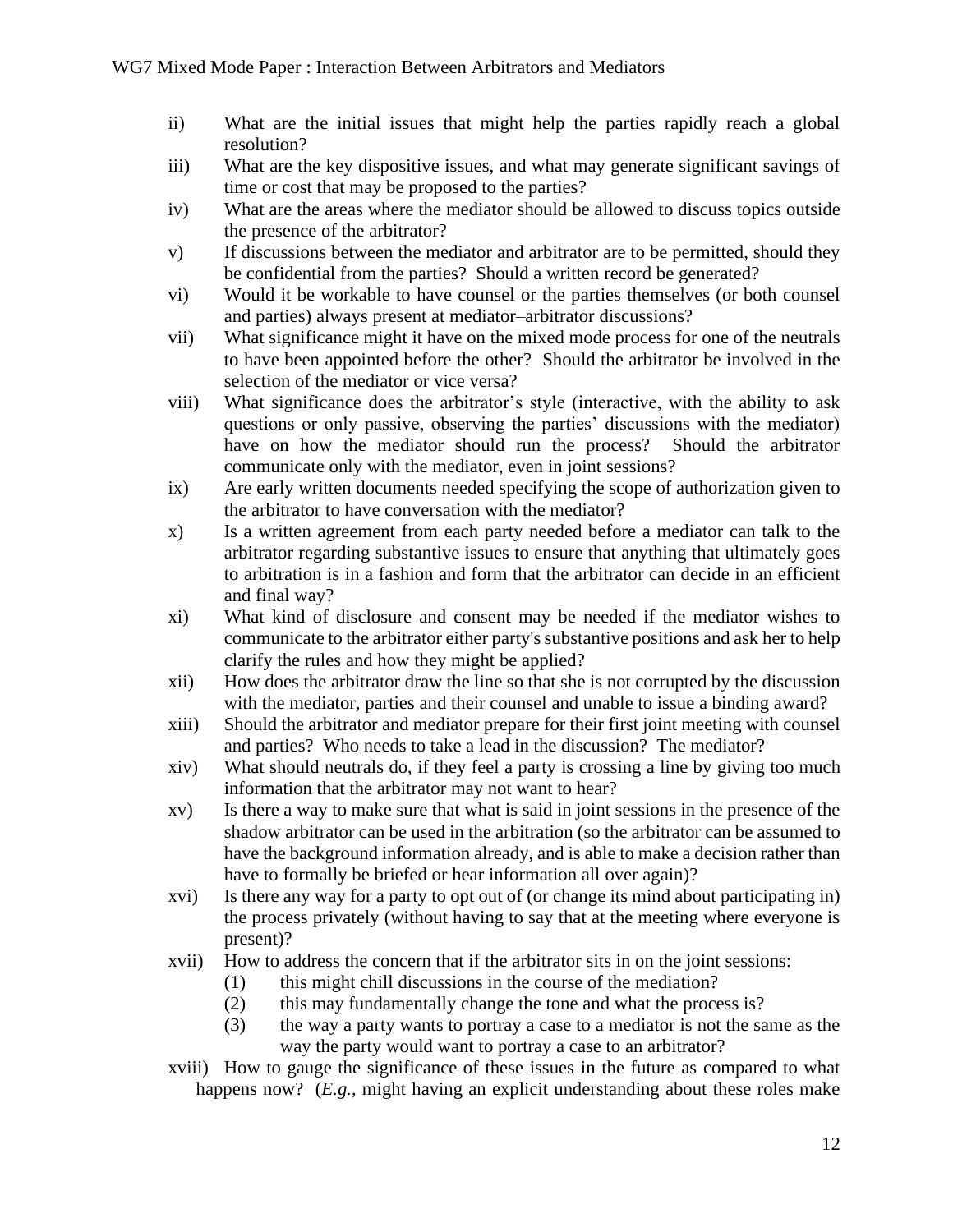the process more transparent; might some of these problems exist even in ostensibly separate processes already?)

- xix) Where amount at stake justifies it, might it make sense for the parties *also* to have separate teams of lawyers deal primarily on arbitration and mediation?
- b) *The Shadow Arbitrator should not*:
	- i) Sit in on caucus sessions between the mediator and the parties or receive any information about what was disclosed in a caucus. If so, any information shared with the arbitrator should be shared with both parties, who should have an opportunity to respond to it in joint session.
	- ii) Assume waivers were given allowing the arbitrator to hear everything that happened in joint sessions. This needs to be properly discussed upfront, including the risks of the arbitrator being influenced by information she may not normally receive in arbitration proceedings (*e.g.*, the emotional states of or impacts on the parties during past events).
	- iii) Meet privately with the mediator without express prior written permission from the parties to do so. The parties must agree clearly and in writing on what the arbitrator and the mediator can discuss and whether information can flow in both directions or go only from the arbitrator to the mediator or vice versa.
	- iv) Assume, even if the parties have agreed to the exchange between the mediator and arbitrator, that everything is fine:
		- (1) How can the parties know whether the arbitrator and mediator stayed within the scope of the procedural agreement regarding their ability to exchange information?
		- (2) How can the arbitrator and the mediator demonstrate that they did exactly what the parties had asked or agreed to?
		- (3) When should they seek written confirmation from the parties that they may proceed with their private conversations? This should be as early on as possible, but such written clarifications may also need to be periodically renewed, depending on recent developments in the process.
		- (4) The arbitrator may wish to set ground rules for her involvement in the process, and ask the parties, their counsel and mediator to agree to abide by them before accepting to proceed with their mandate.
	- v) Focus discussions on substantive issues (unless parties expressly consent). The primary focus for exchanges should be on procedural issues, regarding what the arbitrator may need to reach clear decisions on findings of fact and law.
- c) *Skills of the mediator*: mediator selected for the process needs to have an acute awareness of the arbitration process to avoid any routine disclosure of information which could prejudice the arbitrator's ability to issue validly binding findings of fact or law on topics that the parties have identified.
- d) *Skills of the arbitrator*: it is useful to have an arbitrator who understands mediation well, and can advise the mediator, the parties and their counsel on what should or should not be discussed in her presence, and the need to sign waivers from time to time, if they still want the arbitrator's ruling to be binding if certain information was provided in a joint session that the arbitrator would not normally have heard or considered. The arbitrator should be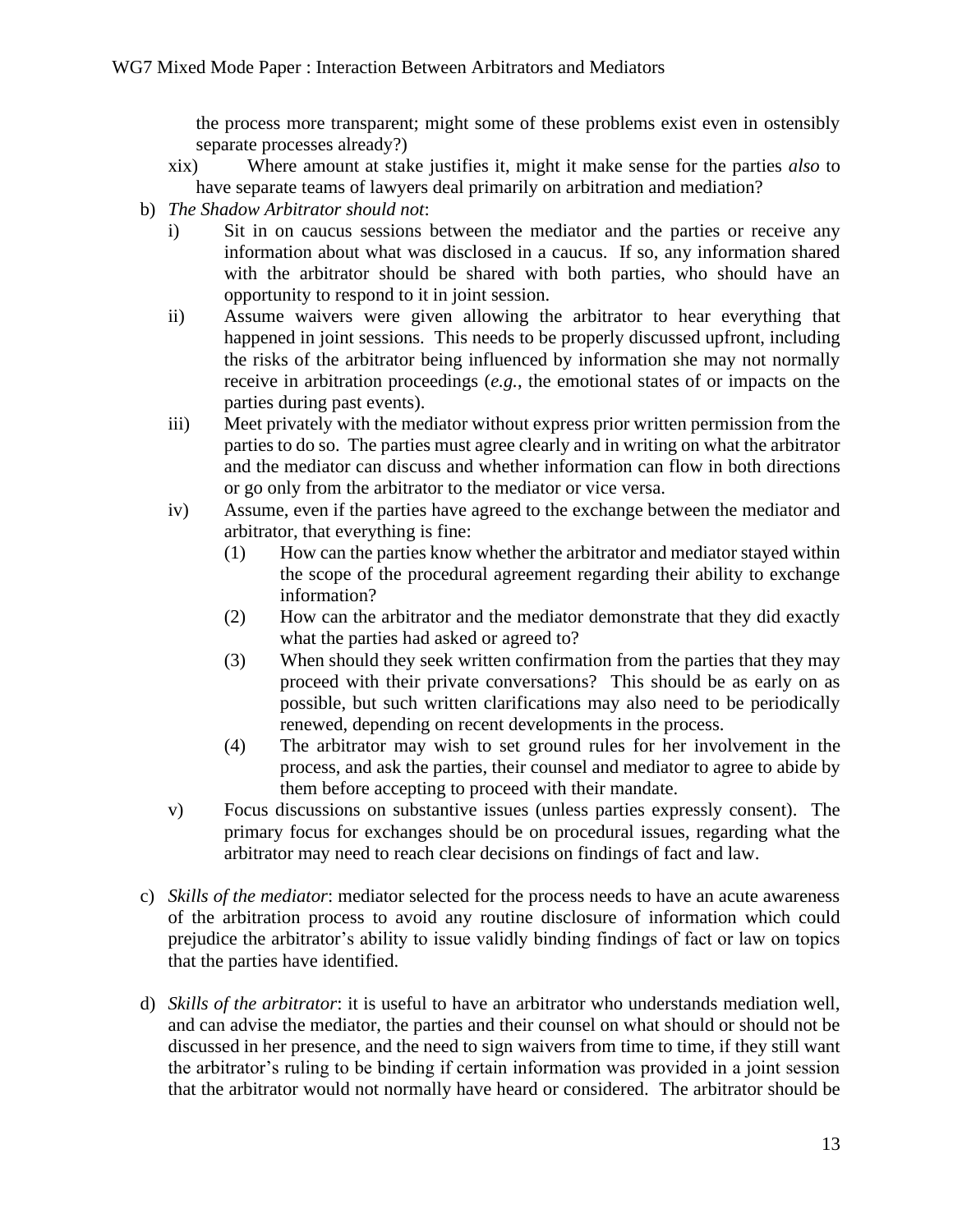particularly careful when discussing issues of a substantive nature, and ensure she has the parties' consent to do so.

**SHADOW MEDIATION:** In this mixed mode context, it is assumed that the arbitrator will take the lead to ensure that all procedural and substantive rules are addressed so as to achieve binding findings of fact and law, as well as a binding and enforceable arbitral award. The arbitrator and mediator may work simultaneously but need not be appointed simultaneously, so long as the arbitrator clearly retains primary control over what the arbitrator determines to be important to issuing a binding award. Here too, it is helpful for the arbitrator, the mediator, the parties and their counsel, to ask the arbitrator to identify clearly areas that may or may not be discussed in the arbitrator's presence. This allows the arbitrator to manage the arbitration proceedings as in any arbitration, but also affords the arbitrator the ability to confer and consult with the mediator (possibly on a unidirectional basis). This way the arbitrator can highlight topics the arbitrator would prefer be discussed and, if possible, resolved outside of the arbitrator's presence, or topics that may need additional information. There may be private caucuses between the arbitrator and mediator limited to procedure, possibly to include substantive considerations only with the prior (preferably written) consent of the parties. The shadow mediator should be given free access to observe the arbitration proceedings, in part, to be informed of what has occurred in arbitration without having to have this information repeated in mediation sessions. The first action of the shadow mediator should be to facilitate a discussion between the parties about the role of the shadow mediator going forward, including those topics where rules don't apply or the arbitrator does not wish to dispose of them, and what is the permitted scope of interaction between the arbitrator and the shadow mediator. Is it to be limited to procedural topics, may it include substantive topics, in a unidirectional manner or both ways, and what topics, if any are to be considered "taboo topics" that should not be discussed in private sessions in any event?

*a) Responsibilities of the shadow mediator*: The shadow mediator may have many responsibilities, including:

- i) Clarifying the procedural needs and interests of the parties and how they can be integrated into the arbitration proceeding.
- ii) Clarifying the procedural needs and interests of the arbitrator and how they can be integrated into any mediation sessions, *e.g.*, by carving out issues to be fast tracked for decision by the parties themselves.
- iii) Assisting the parties in assessing the cost-effectiveness of their respective strategies before or during arbitration hearings and how those strategies may ultimately influence the arbitral decision. For example:
	- (1) Adjust perceptions to diminish counsel's tendency to overestimate the clarity and persuasiveness of their own submissions and get counsel to agree on the zone of possible agreement in which they would like the arbitrator to consider rendering dispositive findings of fact or law.
	- (2) Ensure that clients and their counsel have discussed and are on the same wavelength regarding the parties' best-, worst- and most-likely-case scenarios. Ensure that they are aware of the consequences of not reaching amicable agreement, including the time, costs, likely award and consequences if the arbitrator were to rule one way or another on key issues.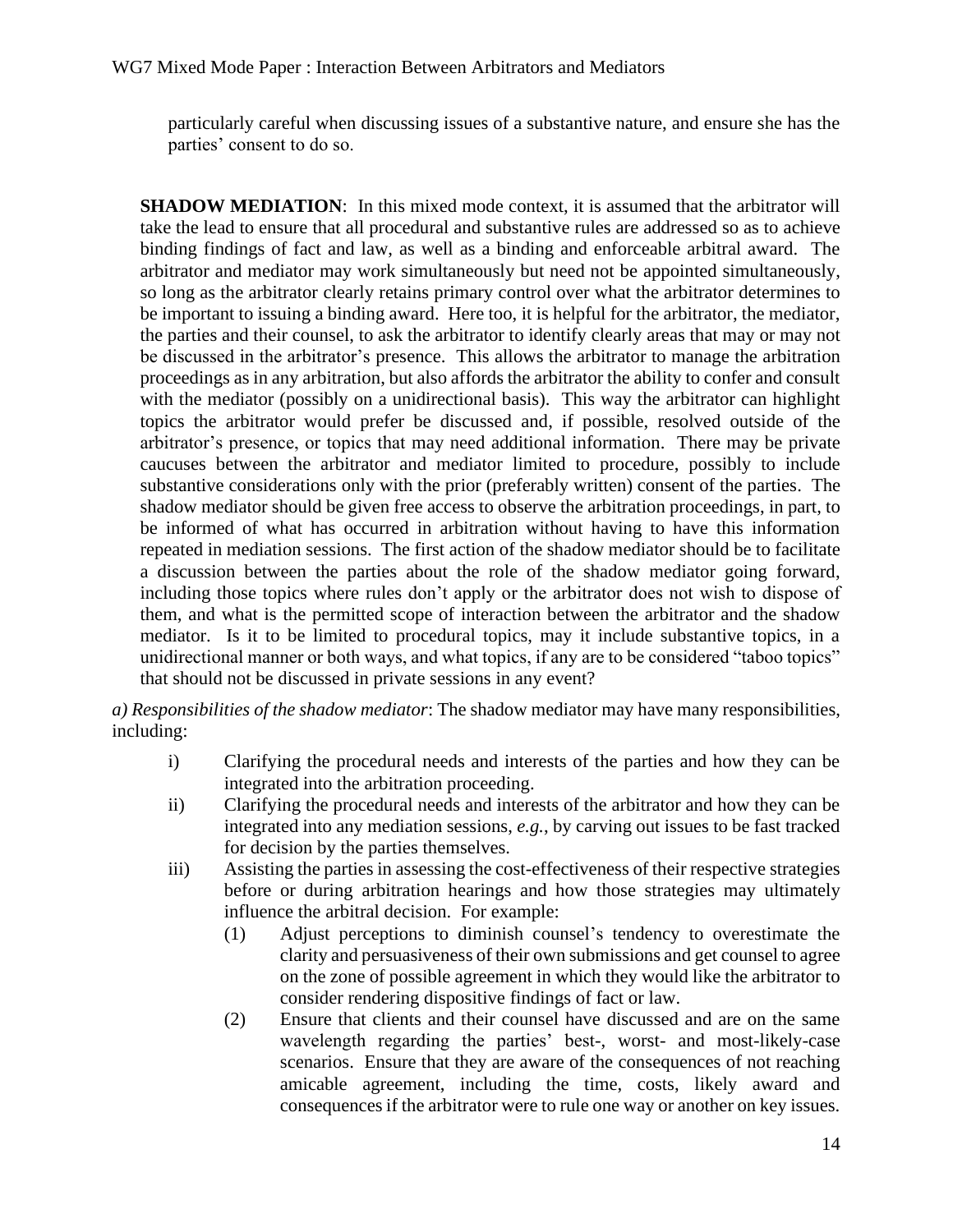Also ensure that evidentiary issues or pleadings on matters of fact or law are clearly presented, allowing the parties to keep their eye on their respective subjective interests looking to their future, what information is missing, and possible impediments to an amicable solution. The shadow mediator can, for example, help each party to do a clear analysis of the Strength, Weaknesses Opportunities and Threats (SWOT) the dispute represents, and to refine that analysis as the arbitral proceedings evolve, and costs are incurred.

- iv) Helping clients and counsel to confront their potential biases and the risks of being overly confident, or to do perspective-taking, trying to see the conflict from the other disputant's point of view.
- v) Helping parties avoid the trap of being increasingly convinced of the merits of their case as time progresses. Sometimes, the longer one argues one's own positions, the more convincing they sound. A continuous risk analysis or assessment of each party's perceived strengths and weaknesses with the shadow mediator can help the clients to better assess the risks of in-group thinking, and whether to seek settlement or invest different resources into the arbitration.
- vi) Conveying bad news or doing reality testing. The shadow mediator may be in a better position to convey bad news or do reality testing than counsel or counsel engaged in the arbitration proceedings.
- b) *Interactions between the arbitrator and the shadow mediator*:
	- i) The neutrals should discuss and be sensitive to where they should draw the line in their communications. Can the mediator inform the arbitrator of topics where she thinks the parties may benefit from clarifications regarding the rules and how they may be applied? Are their discussions to be unidirectional or bidirectional? May they include substantive topics regarding issues of fact and/or law to be resolved by the arbitrator? And how to do so more cost effectively, to protect the arbitrator from any appearance of bias in these discussions with the parties, by the shadow mediator discussing these issues independently with the parties and the arbitrator?
	- ii) When (if ever) can the arbitrator be cued into the discussions between the mediator and the parties?

#### c) *Considerations for selecting a shadow mediator*:

When selecting a shadow mediator, the parties should consider all of the factors they would need to consider in the normal course of appointing a mediator, but the following additional considerations should also be taken into account:

- i) Experience as counsel in arbitration and/or mediation proceedings (can they help to clarify, advocate or apply the law?)
- ii) Experience as a mediator and preferred style (*e.g.*, willingness to be evaluative, or purely facilitative or transformative).
- iii) Experience as an arbitrator: an ability to try and avoid or design around dispositive issues to preserve the arbitrator's ability to discuss and decide on certain topics without being compromised.
- iv) Understanding of any cultural issues or principles that may apply (*e.g.*, areas of legal expertise) as compared to the arbitration tribunal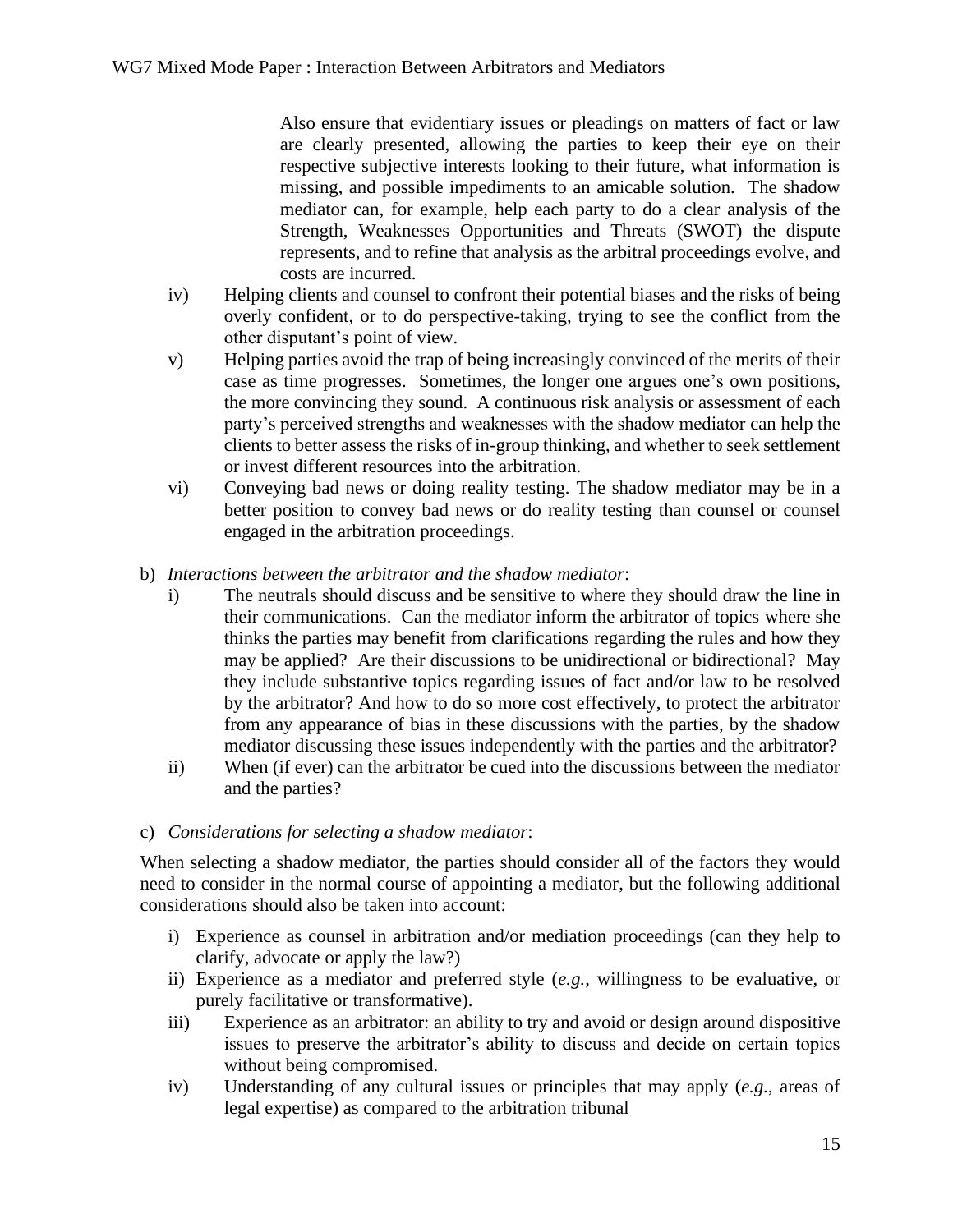- v) Ability to address and mediate issues regarding disclosures to be made to the arbitrator and conflicts regarding privileged communications, litigation work product, and the risks of waivers of privilege.
- vi) Any other criteria important to the parties, their counsel, or the arbitrator.
- *d) The Shadow Mediator should not:*
	- i) Be called as a witness.
	- ii) Be an advocate or create an appearance of being an advocate of the party.
	- iii) Repeat anything discussed in mediation (whether in joint session or in caucus) that may influence the arbitrator's perceptions of a particular procedural or substantive issue that the parties did not wish to disclose to the arbitrator.
	- iv) Operate without clear written permission from the parties, their counsel and the arbitrator.
	- v) Have private meetings with the arbitrator on relevant topics that the parties have not agreed they may discuss.
- e) *Additional considerations*: Even if the parties agree to the exchange between the shadow mediator and arbitrator:
	- i) How can the parties know whether the arbitrator and shadow mediator stayed within the scope of the agreement?
	- ii) How do the arbitrator and shadow mediator demonstrate that they did exactly what the parties had asked?
- iii) Should the shadow mediator and the arbitrator seek written confirmation from the parties that they may proceed with their private conversations?
- iv) Do they need to establish ground rules for the arbitrator and shadow mediator to engage in the process, and should these be discussed in advance with the parties?
- v) Should the focus of discussions between the shadow mediator and the arbitrator be on procedural, and not on substantive issues (unless the parties expressly consent otherwise)?
- vi) What skills should a mediator have? Does the mediator selected for the process have an acute awareness of the arbitration process to avoid disclosure of information that could prejudice the arbitrator?
- vii) What about skills of the arbitrator? How to address the arbitrator's concern about who she shares her candid thoughts with?
- viii) Can intermediate issues be identified that could help the parties reach a global resolution?
- ix) Should discussions between the mediator and arbitrator be confidential from the parties? Perhaps counsel or parties themselves (or both counsel and parties) can/should be present at the mediator–arbitrator discussions?
- x) What significance will it have for the ground rules whether the mediator is appointed before the arbitrator and has held preliminary discussions where the parties have agreed on certain procedural issues or resolved certain substantive issues?
- xi) What significance does the mediator's style (evaluative or facilitative or other) have on how mediator may communicate with the arbitrator?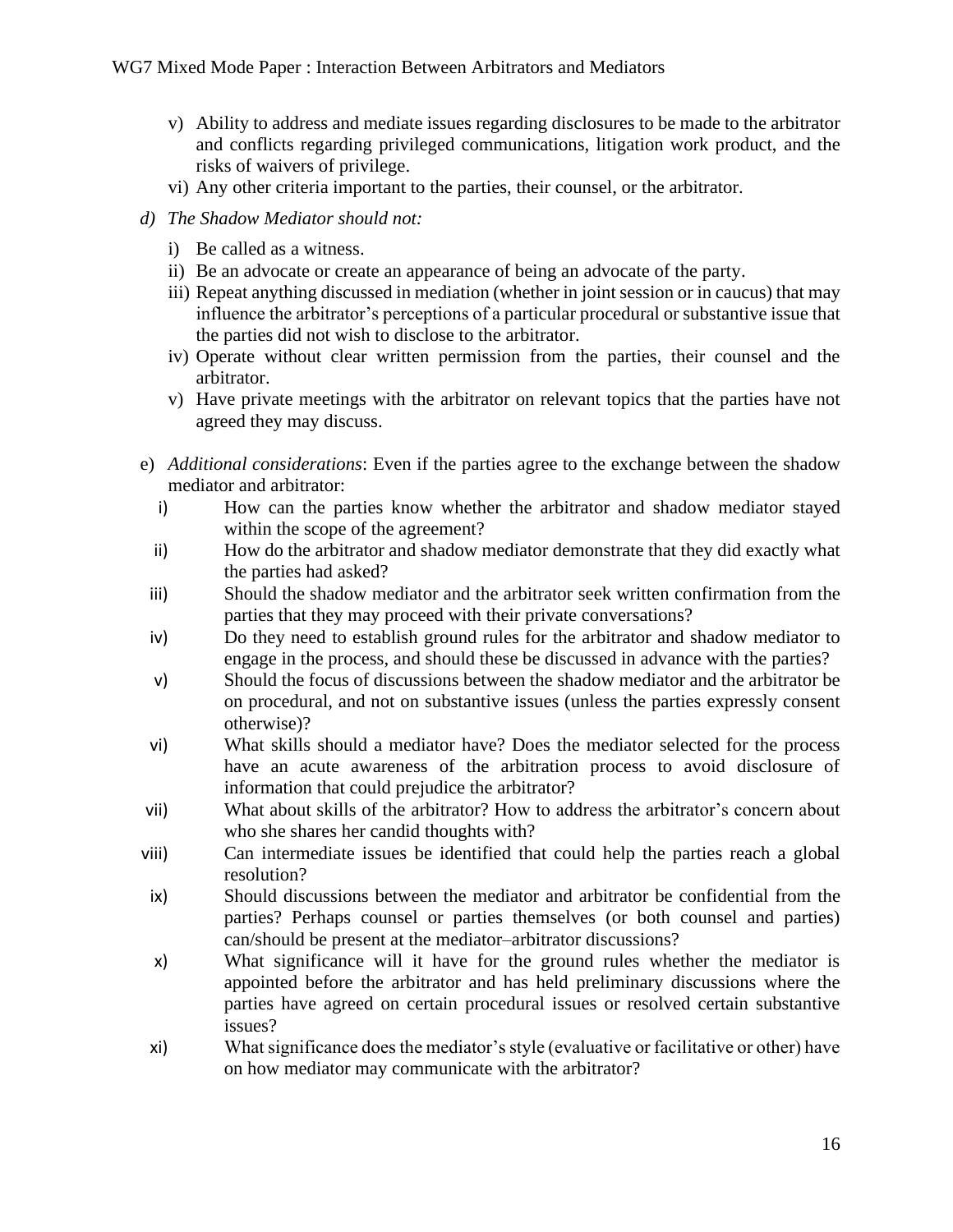- xii) Should there be an early written document specifying the scope of authorization given to the arbitrator to have conversation with the mediator?
- xiii) Should there be an agreement that everything that is said in the course of this meeting with everyone (counsel, parties, mediator and arbitrator) present will remain confidential and neither side will talk to a third party about anything?
- xiv) Should there be an agreement from each side that mediators can talk to arbitrators on non-substantive issues to ensure that anything that ultimately goes to arbitration is in a fashion and form that the arbitrator can deliberate in an efficient and final way?
- xv) What kind of disclosure and consent will be needed if the mediator communicates to the arbitrator either party's substantive positions?
- xvi) How does the arbitrator draw the line so that she is not corrupted by the discussion with the mediator, parties and their counsel and unable to serve as a neutral?
- xvii) How can the arbitrator and mediator prepare for the meeting with counsel and parties? Who needs to take a lead in the discussion?
- xviii) What should the neutrals do, if a party is crossing the line of giving them too much information that the arbitrator did not want to hear?
- xix) Have parties agreed to the process and before that have they discussed it with their counsel and received advice? Is their consent well documented?
- xx) Is there a way to organize the arbitration hearing to make sure that what is said then can be useful for mediation and significant to the resolution of the dispute?
- xxi) Is there any way for a party to opt out of the process privately (without having to say that at the meeting where everyone is present)?

#### **RECOMMENDED DEFAULT AGREEMENTS BETWEEN PARTIES AND NEUTRALS REGARDLESS OF PROCESS**

Parties and neutrals should explicitly agree on the following matters:

- The mediator and arbitrator remain bound by their retention agreements and any ethical codes of conduct contained within the retention agreements.
- Additionally, neutrals agree to rules of conduct as enumerated below.
- As to consent for contact between the neutrals, select:
	- o Mediators and arbitrators are free to consult with one another without advance notice to the parties; or
	- o Mediators and arbitrators are free to consult with one another without advance notice to the parties, but are confined to specified purposes or subject matter; or
	- o Mediators and arbitrators may only consult with one another after seeking and receiving specific all-party authorization in a given instance, possibly confined to a specified subject matter; or
	- o Mediators and arbitrators may only consult in the presence of the parties and their lawyers.
- In all cases where the neutrals confer, they should issue a very brief and general notice to the parties afterward, including minimal detail: date, means of contact, general purpose and any agreed message to the parties as to next steps.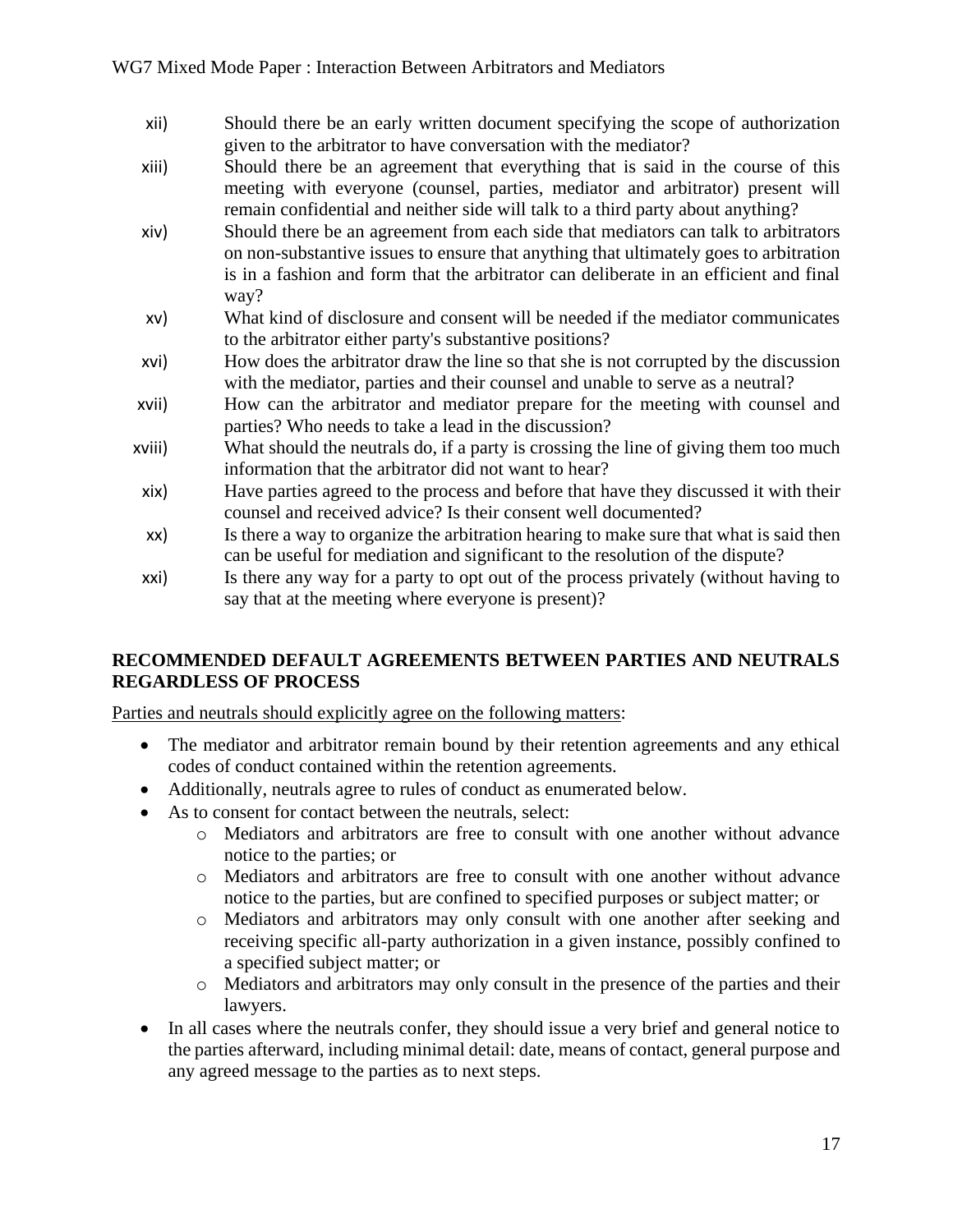- The mediator will have contact with only the chair, or alternatively with all arbitrators simultaneously. No communication should occur between an individual party-appointed arbitrator and the mediator.
- Sequencing and scheduling of mediation and arbitration, on an ongoing basis.
- Whether and which deadlines in arbitration depend upon progress in mediation.
- The nature of periodic progress reporting between the neutrals.

#### Potential modifications if parties agree

In any case, the specific process goals and priorities may suggest any of these additional agreements:

- The mediator is permitted to inform the arbitrator whether the case has settled partially or fully.
- The mediator may indicate whether settlement is a reasonable prospect, and whether additional time may be required for that purpose.
- The mediator may request, upon request on behalf of the parties, that the arbitrator take a specific action, and may indicate reasons jointly provided by the parties. The mediator is confined to presenting those reasons and should not act as an advocate.
- Parties MAY / MAY NOT withdraw or alter consent for neutral-neutral contact.

## **RECOMMENDED PRACTICES FOR NEUTRALS**

The primary rule is Hippocratic: Help the parties or at least refrain from doing them any harm. Maintain situational sensitivity. Discuss principles by which you will engage, including methods to avoid the exchange of procedural or substantive information that might compromise any party's interest.

Any time a party's interest in the outcome of either process may change course even subtly as a result of communication between neutrals, the neutrals should slow down and maybe stop in their tracks. Remember the trial judge's principle of restraint. Parties should be allowed to try their own cases.

A safe first principle is that, absent the parties' agreement otherwise, the neutrals will not exchange or discuss material facts of the case with each other but will confine themselves exclusively to procedural matters. Any exceptions should be clearly agreed. Either neutral or any party may independently propose an exception by which specified substance may be discussed for an agreed purpose between the neutrals.

Sometimes it is hard to draw the line between procedure and substance. For example, what if the arbitrator were to suggest that the mediator help to select an independent expert to assist with case evaluation? Issues include 1) selection of the expert; 2) the possibility of early settlement; 3) the scope of the expert's role (assisting in the mediation phase only, or available to testify at hearing?). Aiding in these arrangements will draw the neutrals into mentioning substance of the dispute.

Indeed, in quite a number of situations, the neutrals may be forced to make general reference to issues in the case. As with the selection of an independent expert, if the parties agree that more disclosure is needed on a subject, or that bifurcation or sequencing of issues is appropriate (or in